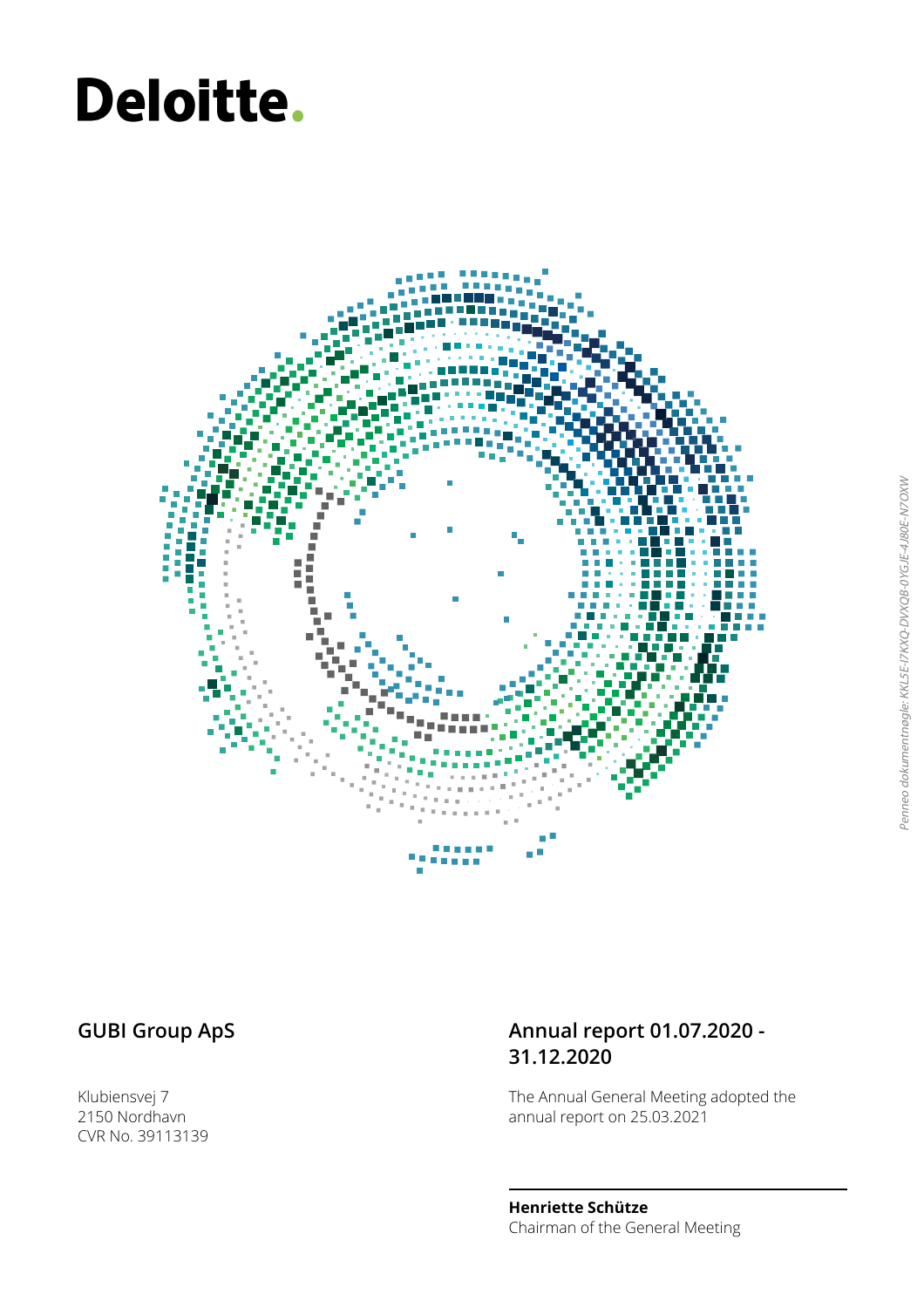## **Contents**

| Entity details                                       | $\overline{2}$ |
|------------------------------------------------------|----------------|
| Statement by Management on the annual report         | 3              |
| Independent auditor's report                         | 4              |
| Management commentary                                | 7              |
| Consolidated income statement for 2020               | 15             |
| Consolidated balance sheet at 31.12.2020             | 16             |
| Consolidated statement of changes in equity for 2020 | 18             |
| Notes to consolidated financial statements           | 19             |
| Parent income statement for 2020                     | 25             |
| Parent balance sheet at 31.12.2020                   | 26             |
| Parent statement of changes in equity for 2020       | 28             |
| Notes to parent financial statements                 | 29             |
| Accounting policies                                  | 32             |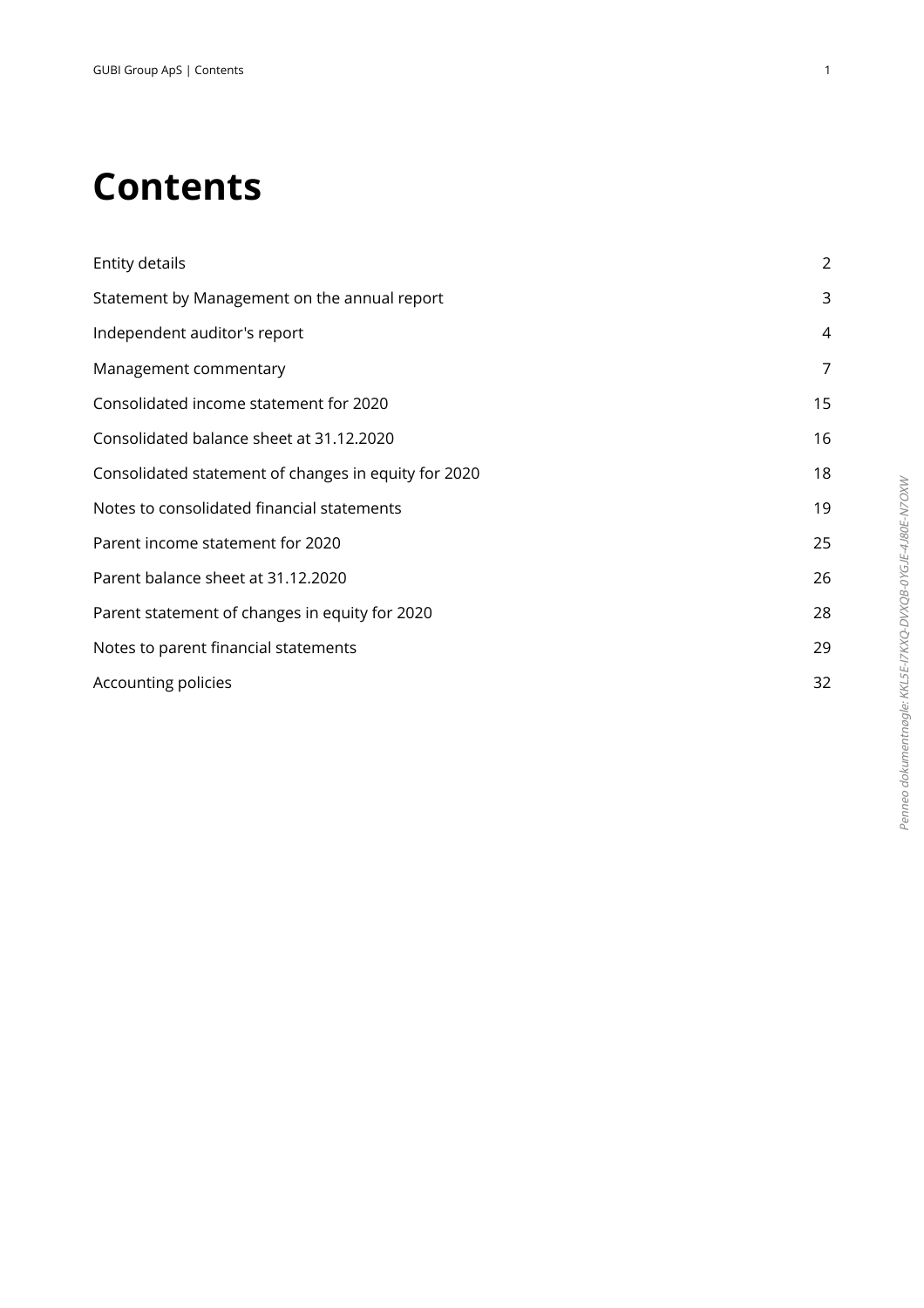### **Entity details**

### **Entity**

GUBI Group ApS Klubiensvej 7 2150 Nordhavn

Business Registration No.: 39113139 Registered office: Copenhagen Financial year: 01.07.2020 - 31.12.2020

### **Board of Directors**

Lars Henrik Munch, Chairman Asbjørn Mosgaard Hyldgaard, Vice Chairman Hans Christian Galst Jacob Gudmund Olsen Tue Mantoni Lars Cordt

**Executive Board** Klaus Thyge Høeg-Hagensen Henriette Schütze

### **Auditors**

Deloitte Statsautoriseret Revisionspartnerselskab Weidekampsgade 6 2300 Copenhagen S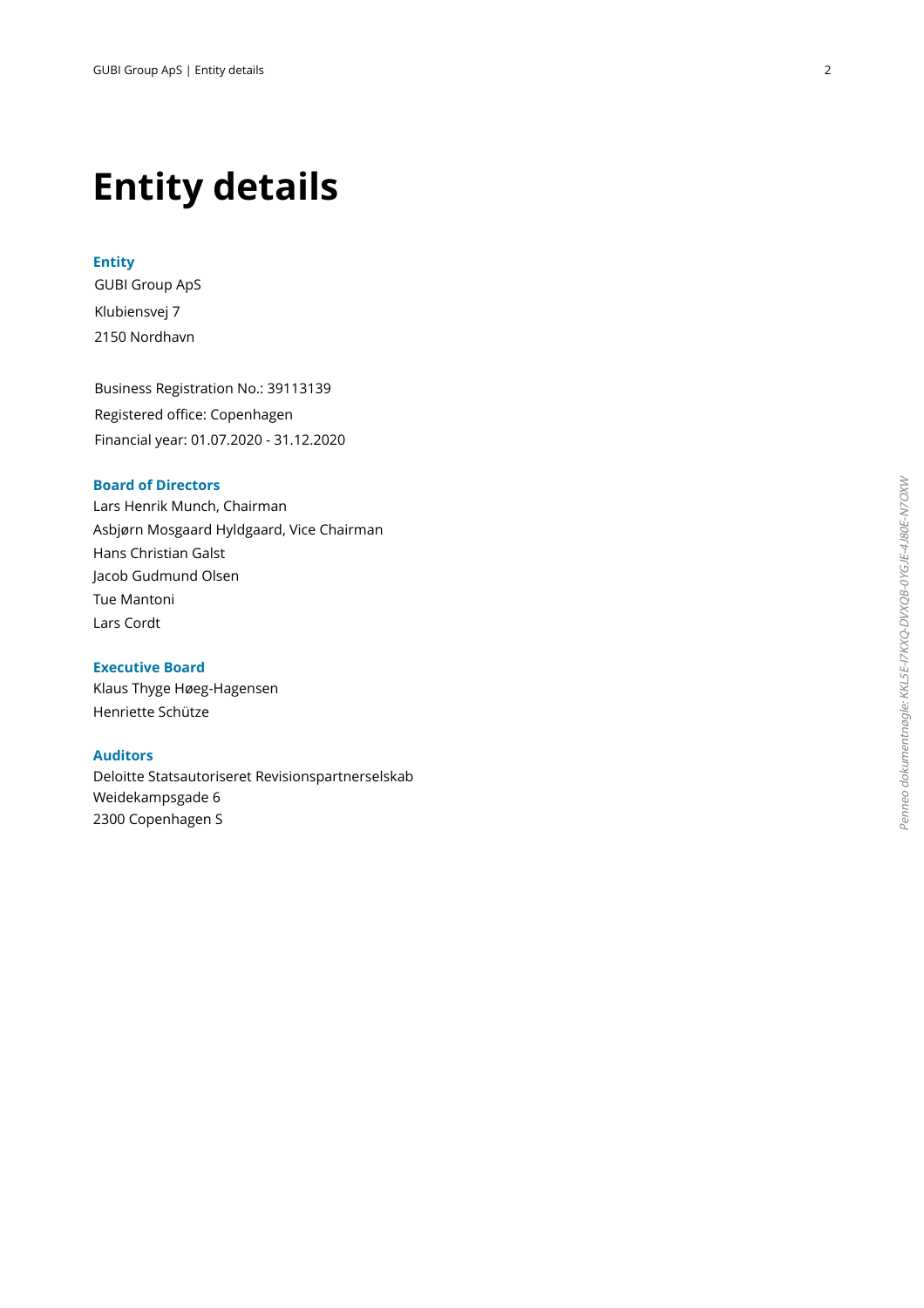## **Statement by Management on the annual report**

The Board of Directors and the Executive Board have today considered and approved the annual report of GUBI Group ApS for the financial year 01.07.2020 - 31.12.2020

The annual report is presented in accordance with the Danish Financial Statements Act.

In our opinion, the consolidated financial statements and the parent financial statements give a true and fair view of the Group's and the Parent's financial position at 31.12.2020 and of the results of their operations for the financial year 01.07.2020 - 31.12.2020.

We believe that the management commentary contains a fair review of the affairs and conditions referred to therein.

We recommend the annual report for adoption at the Annual General Meeting.

Copenhagen, 04.03.2021

**Executive Board**

**Klaus Thyge Høeg-Hagensen Henriette Schütze**

**Board of Directors**

**Lars Henrik Munch** Chairman

**Asbjørn Mosgaard Hyldgaard** Vice Chairman

**Hans Christian Galst Jacob Gudmund Olsen**

**Tue Mantoni Lars Cordt**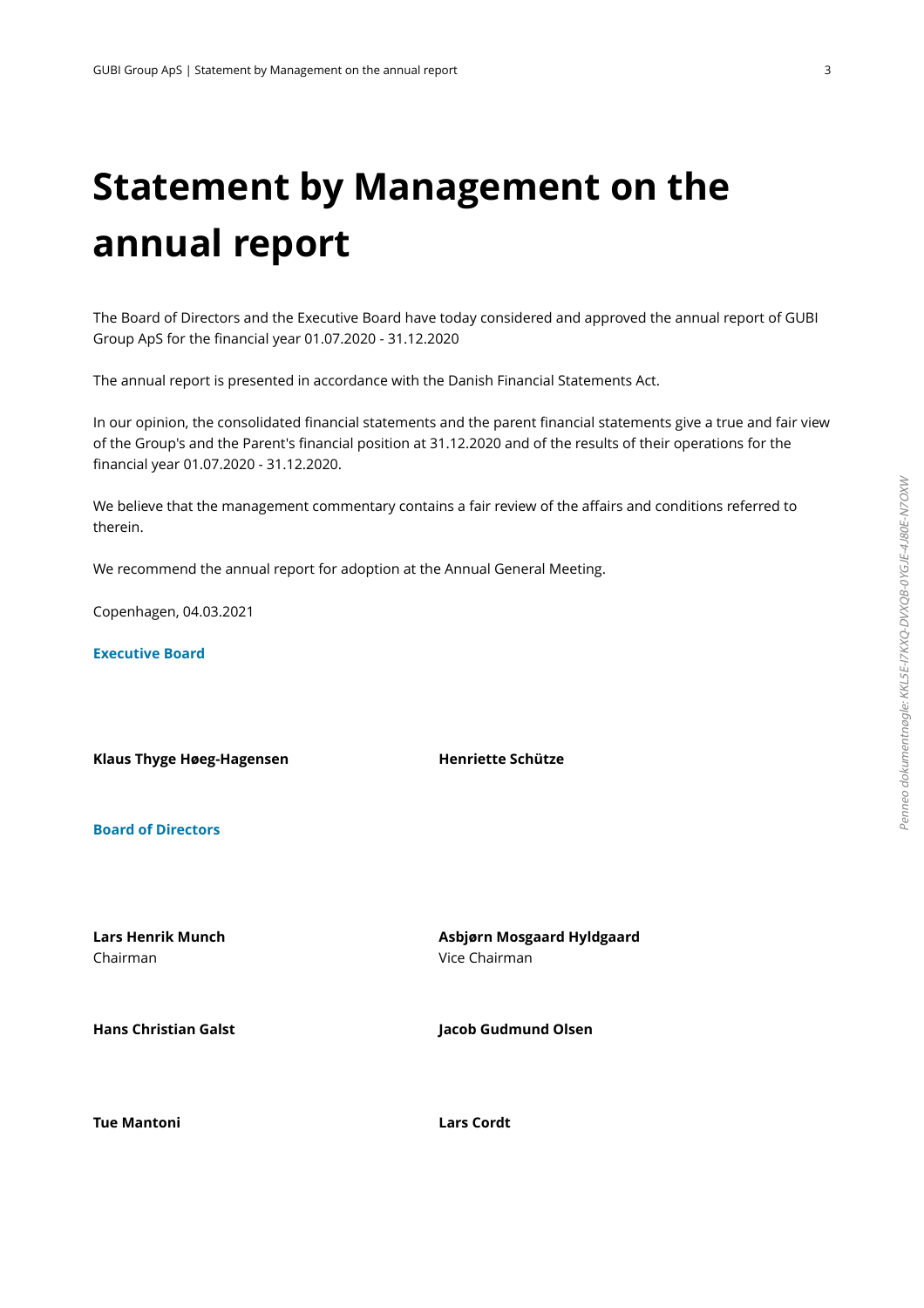### **Independent auditor's report**

### **To the shareholder of GUBI Group ApS**

### **Opinion**

We have audited the consolidated financial statements and the parent financial statements of GUBI Group ApS for the financial year 01.07.2020 - 31.12.2020, which comprise the income statement, balance sheet, statement of changes in equity and notes, including a summary of significant accounting policies, for the Group as well as the Parent. The consolidated financial statements and the parent financial statements are prepared in accordance with the Danish Financial Statements Act.

 In our opinion, the consolidated financial statements and the parent financial statements give a true and fair view of the Group's and the Parent's financial position at 31.12.2020 and of the results of their operations for the financial year 01.07.2020 - 31.12.2020 in accordance with the Danish Financial Statements Act.

### **Basis for opinion**

We conducted our audit in accordance with International Standards on Auditing (ISAs) and additional requirements applicable in Denmark. Our responsibilities under those standards and requirements are further described in the "Auditor's responsibilities for the audit of the consolidated financial statements and the parent financial statements" section of this auditor's report. We are independent of the Group in accordance with the International Ethics Standards Board of Accountants' Code of Ethics for Professional Accountants (IESBA Code) and the additional requirements applicable in Denmark, and we have fulfilled our other ethical responsibilities in accordance with these requirements. We believe that the audit evidence we have obtained is sufficient and appropriate to provide a basis for our opinion.

### **Management's responsibilities for the consolidated financial statements and the parent financial statements**

Management is responsible for the preparation of consolidated financial statements and parent financial statements that give a true and fair view in accordance with the Danish Financial Statements Act, and for such internal control as Management determines is necessary to enable the preparation of consolidated financial statements and parent financial statements that are free from material misstatement, whether due to fraud or error.

 In preparing the consolidated financial statements and the parent financial statements, Management is responsible for assessing the Group's and the Entity's ability to continue as a going concern, for disclosing, as applicable, matters related to going concern, and for using the going concern basis of accounting in preparing the consolidated financial statements and the parent financial statements unless Management either intends to liquidate the Entity or to cease operations, or has no realistic alternative but to do so.

### **Auditor's responsibilities for the audit of the consolidated financial statements and the parent financial statements**

Our objectives are to obtain reasonable assurance about whether the consolidated financial statements and the parent financial statements as a whole are free from material misstatement, whether due to fraud or error, and to issue an auditor's report that includes our opinion. Reasonable assurance is a high level of assurance, but is not a guarantee that an audit conducted in accordance with ISAs and the additional requirements applicable in Denmark will always detect a material misstatement when it exists. Misstatements can arise from fraud or error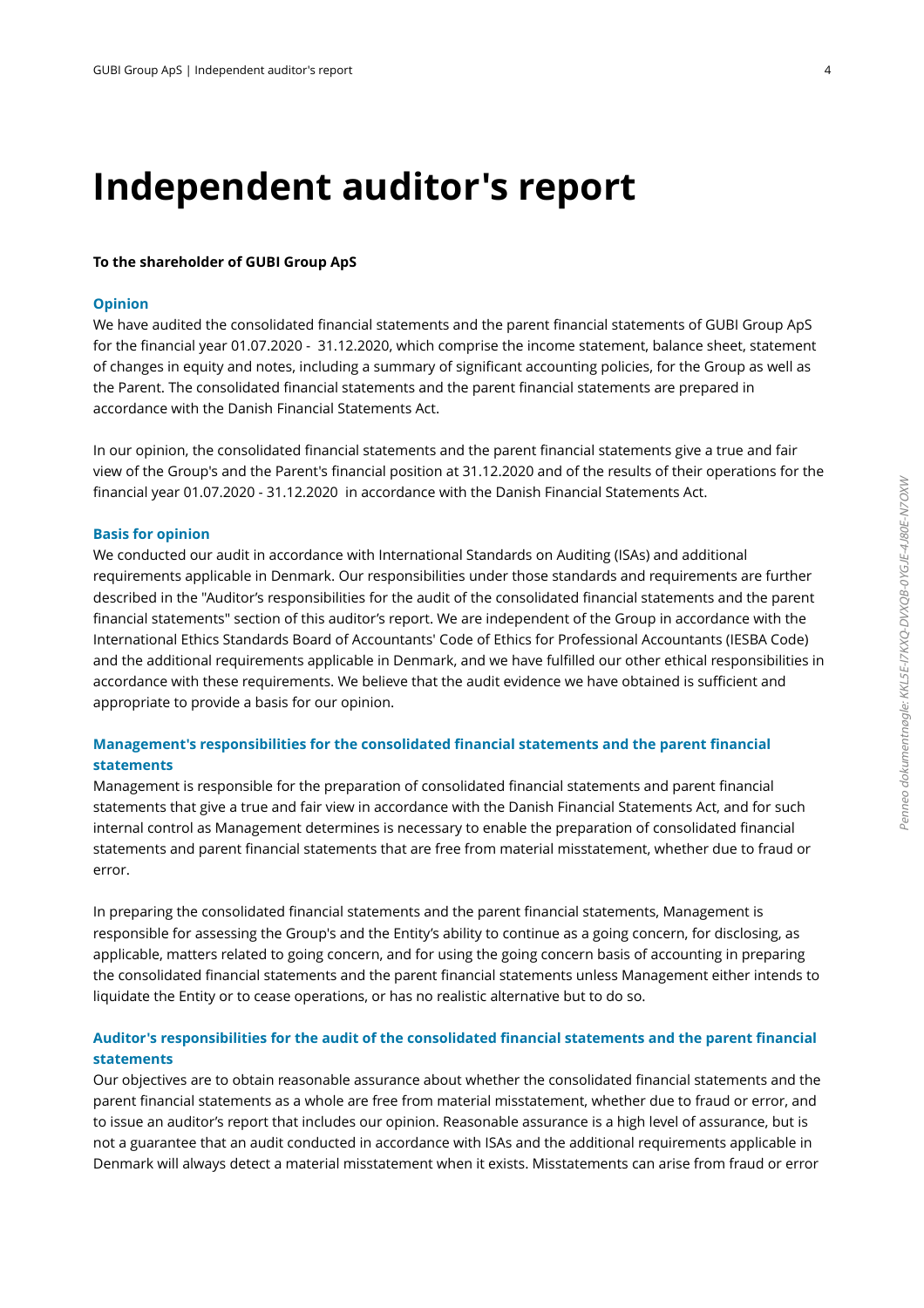and are considered material if, individually or in the aggregate, they could reasonably be expected to influence the economic decisions of users taken on the basis of these consolidated financial statements and parent financial statements.

 As part of an audit conducted in accordance with ISAs and the additional requirements applicable in Denmark, we exercise professional judgement and maintain professional scepticism throughout the audit. We also:

- Identify and assess the risks of material misstatement of the consolidated financial statements and the parent financial statements, whether due to fraud or error, design and perform audit procedures responsive to those risks, and obtain audit evidence that is sufficient and appropriate to provide a basis for our opinion. The risk of not detecting a material misstatement resulting from fraud is higher than for one resulting from error, as fraud may involve collusion, forgery, intentional omissions, misrepresentations, or the override of internal control.
- Obtain an understanding of internal control relevant to the audit in order to design audit procedures that are appropriate in the circumstances, but not for the purpose of expressing an opinion on the effectiveness of the Group's and the Entity's internal control.
- Evaluate the appropriateness of accounting policies used and the reasonableness of accounting estimates and related disclosures made by Management.
- Conclude on the appropriateness of Management's use of the going concern basis of accounting in preparing the consolidated financial statements and the parent financial statements, and, based on the audit evidence obtained, whether a material uncertainty exists related to events or conditions that may cast significant doubt on the Group's and the Entity's ability to continue as a going concern. If we conclude that a material uncertainty exists, we are required to draw attention in our auditor's report to the related disclosures in the consolidated financial statements and the parent financial statements or, if such disclosures are inadequate, to modify our opinion. Our conclusions are based on the audit evidence obtained up to the date of our auditor's report. However, future events or conditions may cause the Group and the Entity to cease to continue as a going concern.
- Evaluate the overall presentation, structure and content of the consolidated financial statements and the parent financial statements, including the disclosures in the notes, and whether the consolidated financial statements and the parent financial statements represent the underlying transactions and events in a manner that gives a true and fair view.
- Obtain sufficient and appropriate audit evidence regarding the financial information of the entities or business activities within the Group to express an opinion on the consolidated financial statements. We are responsible for the direction, supervision and performance of the group audit. We remain solely responsible for our audit opinion.

We communicate with those charged with governance regarding, among other matters, the planned scope and timing of the audit and significant audit findings, including any significant deficiencies in internal control that we identify during our audit.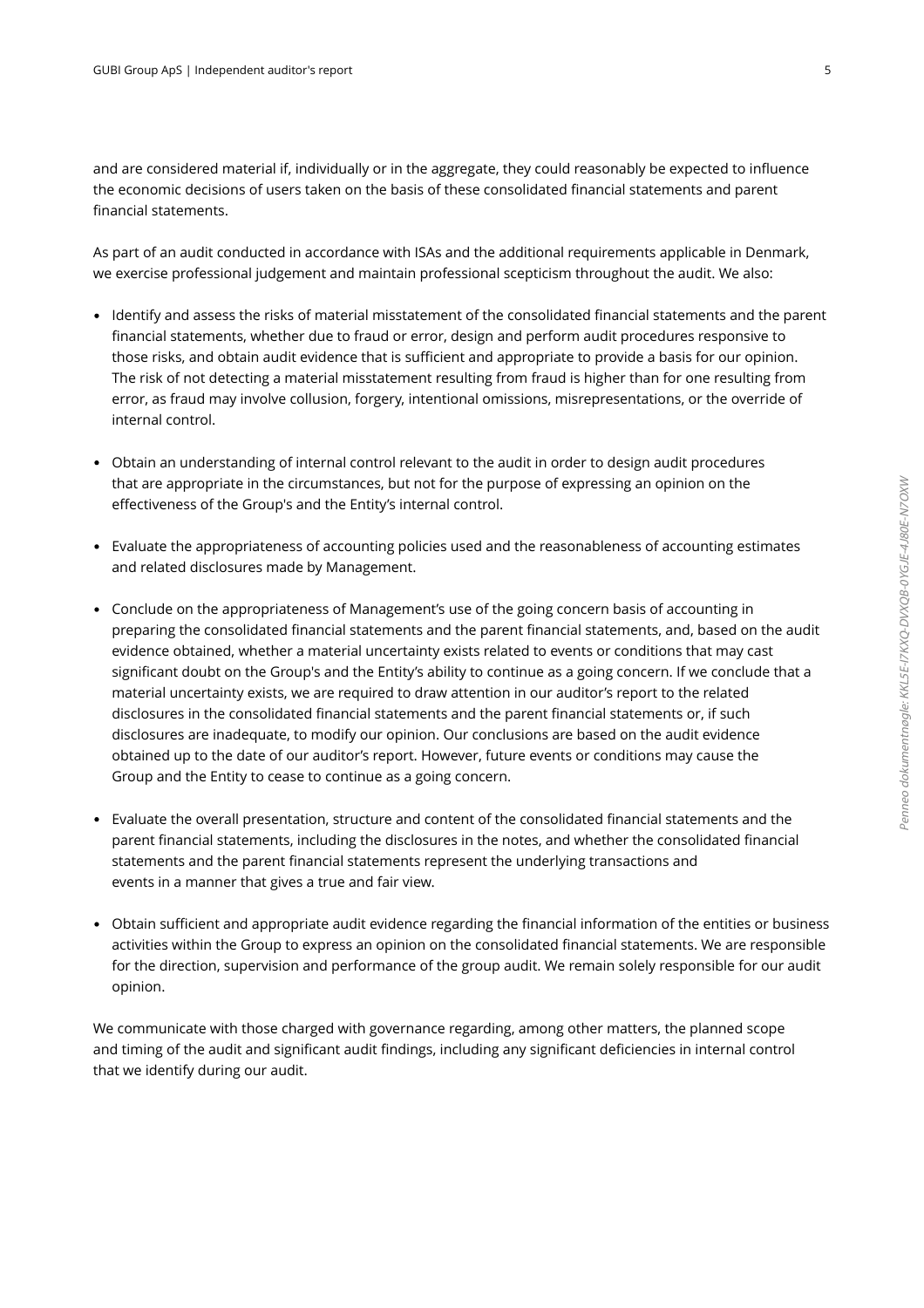#### **Statement on the management commentary**

Management is responsible for the management commentary.

 Our opinion on the consolidated financial statements and the parent financial statements does not cover the management commentary, and we do not express any form of assurance conclusion thereon.

 In connection with our audit of the consolidated financial statements and the parent financial statements, our responsibility is to read the management commentary and, in doing so, consider whether the management commentary is materially inconsistent with the consolidated financial statements and the parent financial statements or our knowledge obtained in the audit or otherwise appears to be materially misstated.

 Moreover, it is our responsibility to consider whether the management commentary provides the information required under the Danish Financial Statements Act.

Based on the work we have performed, we conclude that the management commentary is in accordance with the consolidated financial statements and the parent financial statements and has been prepared in accordance with the requirements of the Danish Financial Statements Act. We did not identify any material misstatement of the management commentary.

Copenhagen, 04.03.2021

### **Deloitte**

Statsautoriseret Revisionspartnerselskab CVR No. 33963556

**Bill Haudal Pedersen** State Authorised Public Accountant Identification No (MNE) mne30131

**Hans Tauby** State Authorised Public Accountant Identification No (MNE) mne44339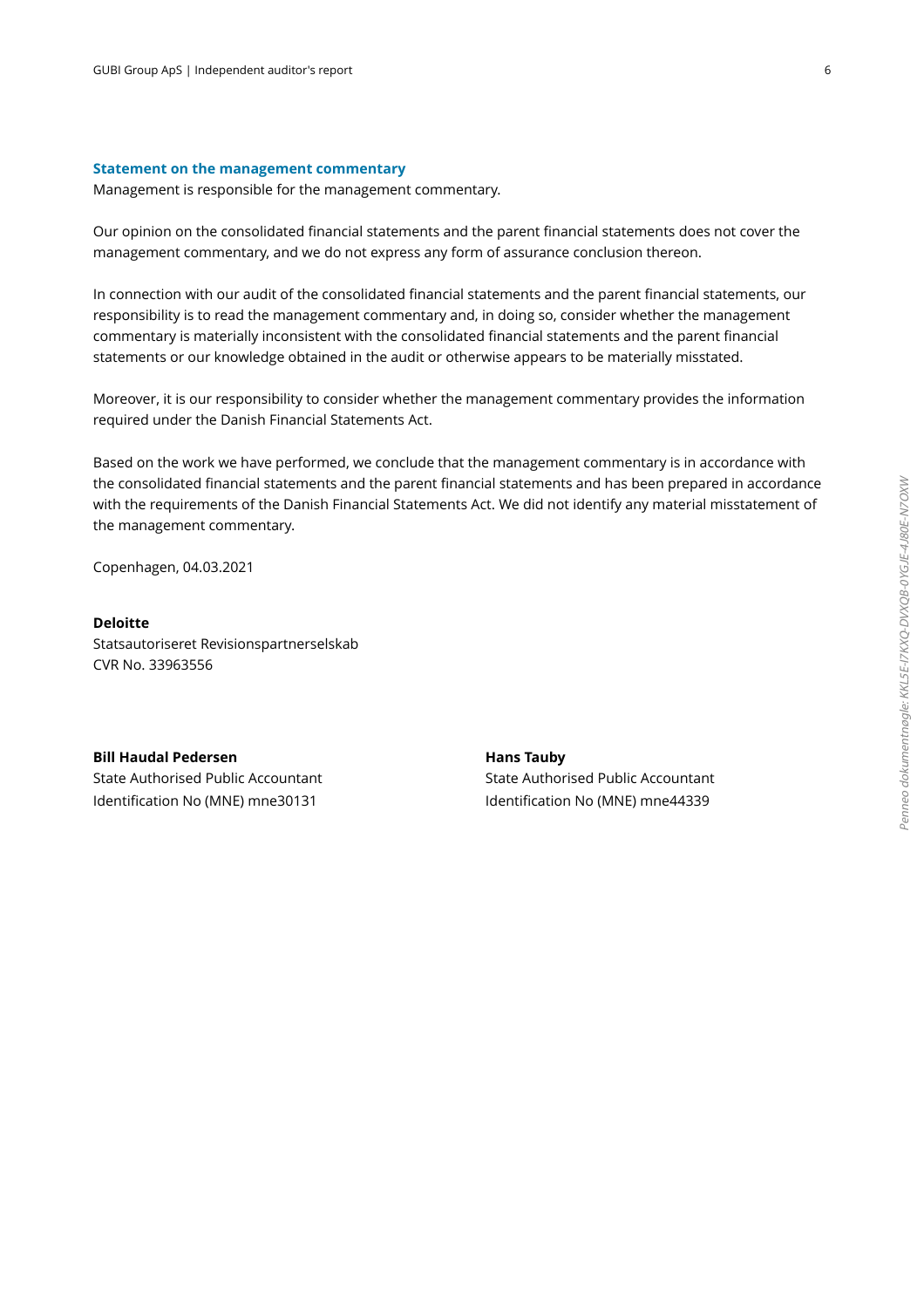## **Management commentary**

| <b>Financial highlights</b>                     | 2020           | 2019/20        | 2018/19        | 2017/18        |
|-------------------------------------------------|----------------|----------------|----------------|----------------|
|                                                 | 6 months       | 12 months      | 12 months      | 12 months      |
|                                                 | <b>DKK'000</b> | <b>DKK'000</b> | <b>DKK'000</b> | <b>DKK'000</b> |
| <b>Key figures</b>                              |                |                |                |                |
| Revenue                                         | 211,206        | 367,805        | 373,547        | $\mathbf 0$    |
| Gross profit/loss                               | 84,804         | 146,321        | 169,303        | (63)           |
| <b>EBITDA</b>                                   | 54,936         | 93,134         | 131,052        | (63)           |
| EBITDA, normalised for non-recurring costs      | 64,988         | 110,440        | 135,153        | (63)           |
| Operating profit/loss                           | 4,400          | (6,050)        | 35,647         | (63)           |
| Net financials                                  | (14, 306)      | (27, 161)      | (27, 273)      | $\mathbf 0$    |
| Profit/loss for the year                        | (18,903)       | (43, 146)      | (12, 101)      | (63)           |
| <b>Balance sheet total</b>                      | 1,779,775      | 1,860,616      | 1,957,379      | 2,024,778      |
| Investments in property, plant and<br>equipment | 261            | 2,516          | 1,589          | $\mathbf 0$    |
| Equity                                          | 1,176,544      | 1,195,247      | 1,237,642      | 1,270,001      |
| Average number of<br>employees                  | 86             | 75             | 68             | 0              |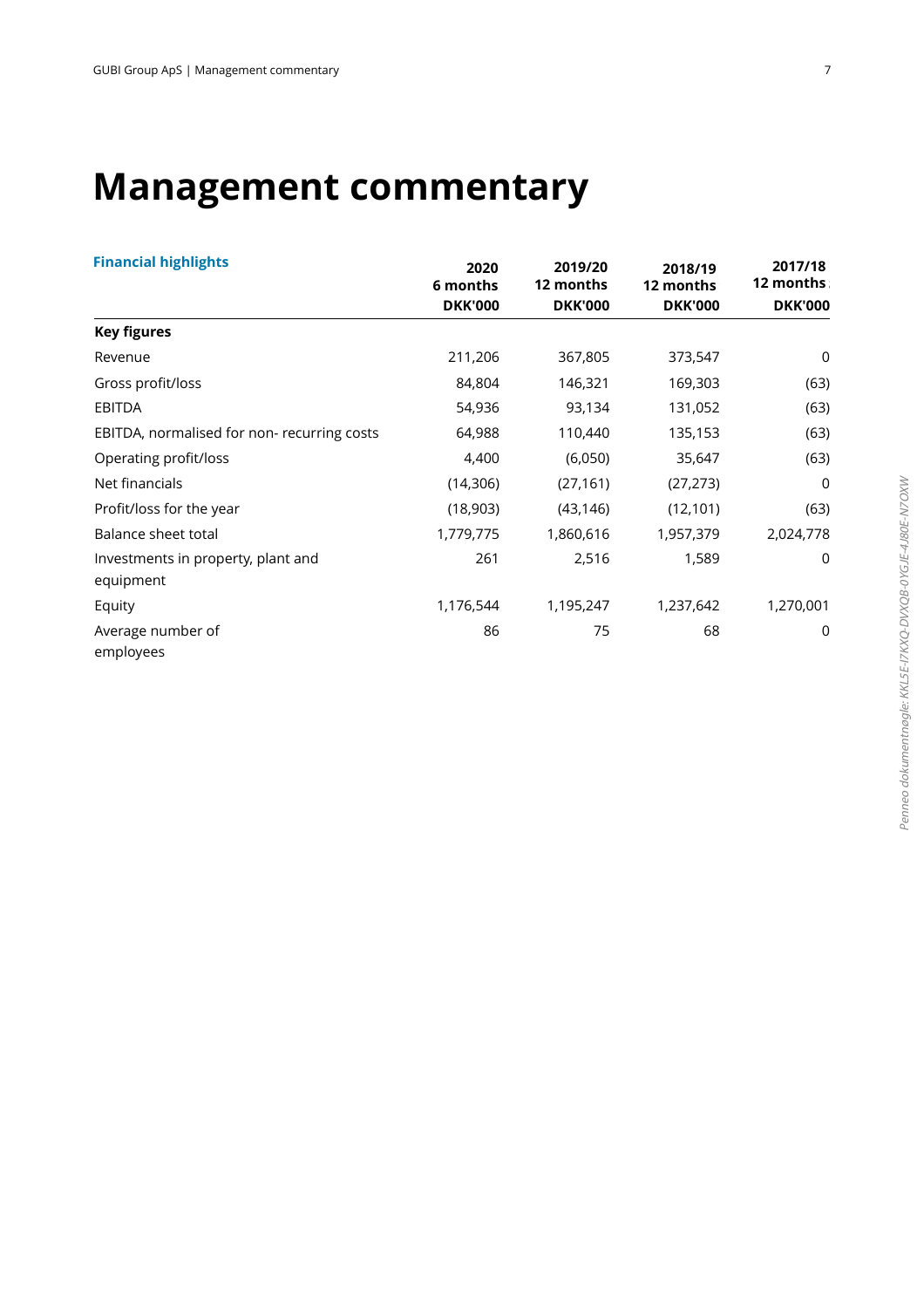| Ratios            |       |       |       |          |
|-------------------|-------|-------|-------|----------|
| Gross margin (%)  | 39.76 | 39.78 | 45.32 | $\Omega$ |
| Equity ratio (%)  | 66.11 | 64.24 | 63.23 | 62.70    |
| EBITDA margin (%) | 25.78 | 25.30 | 35.10 | 0        |
| Norm. EBITDA (%)  | 30.49 | 30.00 | 36.20 | 0        |

Financial highlights are defined and calculated in accordance with the current version of "Recommendations & Ratios" issued by the CFA Society Denmark.

### **Gross margin (%):**

Gross profit \* 100 Revenue

**Equity ratio (%):** Equity \* 100 Total assets

### **EBITDA margin (%):**

EBITDA \* 100 Revenue

**Norm. EBITDA margin (%):** Norm. EBITDA \* 100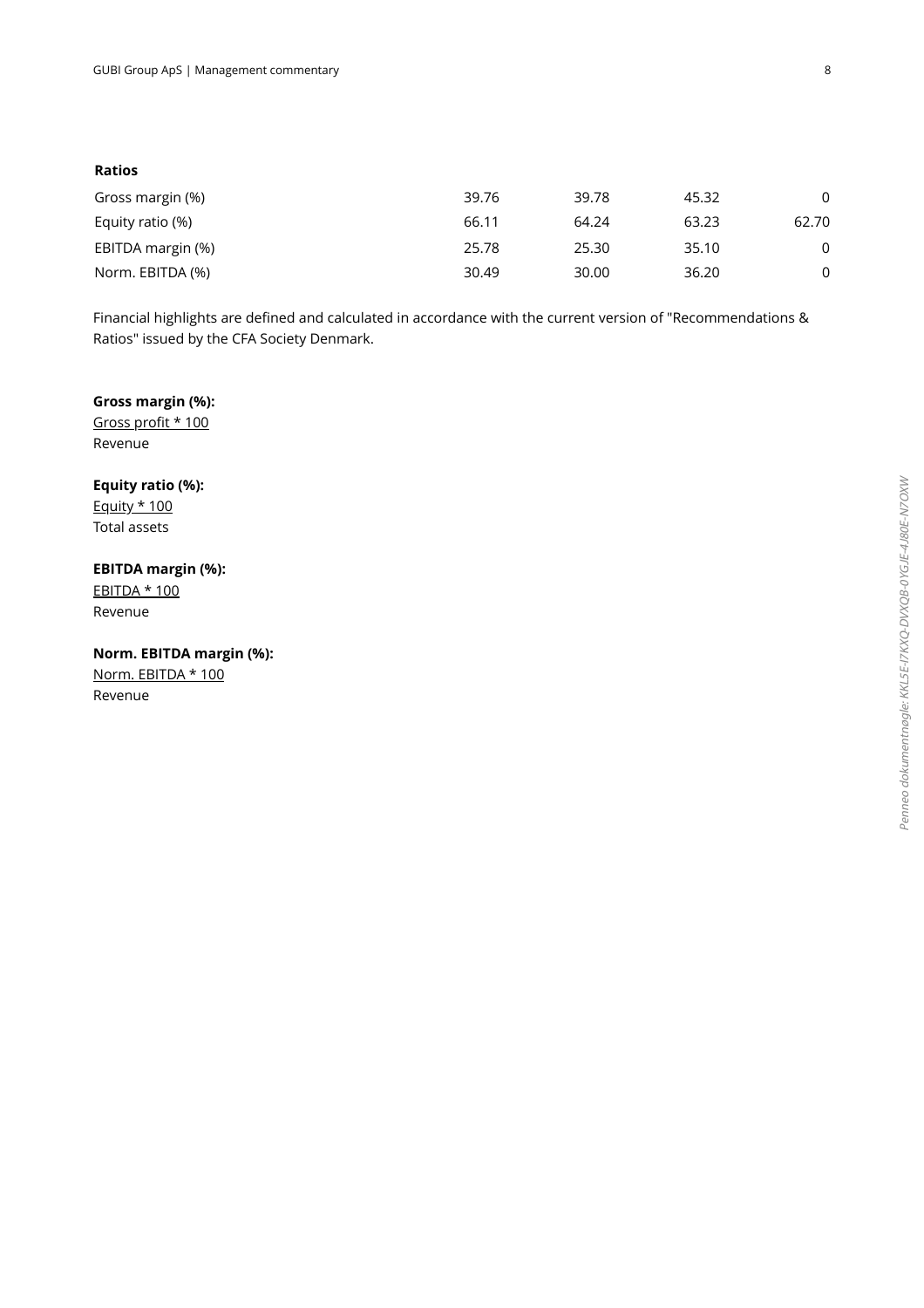#### **Primary activities**

The Group's main activities are the design and sale of furniture, lighting and interior products.

 GUBI is a leading Danish design brand focusing on timeless, high-quality furniture, lighting and interior products. GUBI designs, develops and markets products developed in co-operation with reputable international designers for both consumers and professionals, and the range includes several prize-winning designs. Products are sold internationally by leading online and offline retailers and to professional customers worldwide. The Group's head office is located at Nordhavn, Copenhagen.

 The parent Company's main activities are investments in subsidiaries within the design and sale of furniture and lighting, and interior products as well as related activities, including providing management services.

### **Development in activities and finances**

The Company has changed the financial year, consequently the comparison figures contain twelve months (1.7.2019-30.06.2020) and the current figures contains six months (1.7.2020-31.12.2020). Therefore the two periods cannot be directly compared.

 In 2020 for six months the Company realized a revenue of t.DKK 211,206 compared to a revenue of t.DKK 367,805 in 2019/20 for twelve months. On a like for like basis for 6 months revenue has grown 6 %. Normalized operating profit (EBITDA) for 6 months of t.DKK 64,933 was realized compared to t.DKK 111,440 in 2019/20 for 12 months. GUBI has continued to invest in strategic initiatives related to sales organization and marketing activities. Nonrecurring costs, primarily related to write-down inventory, provision royalty and commissions, legal expenses and redundancies amount to t.DKK 10,052 resulting in reported EBITDA of t.DKK 54,936. The result is affected by the ongoing virus outbreak of COVID-19.

#### **Profit/loss for the year in relation to expected developments**

Management considers the results for the financial year of 2020 to be satisfactory, given the COVID-19 impact and the resources and investments channeled into future growth.

### **Uncertainty relating to recognition and measurement**

No significant uncertainties are attached to recognition and measurement.

### **Unusual circumstances affecting recognition and measurement**

No significant unusual circumstances affecting recognition and measurement have occurred.

### **Outlook**

The ongoing impacts of COVID-19 are expected to continue to affect the Company on all the markets with a large and unpredictable variance between the markets and the segments. Due to the worldwide development of the COVID-19 situation, the Company is not able to provide financial expectations for the coming financial year.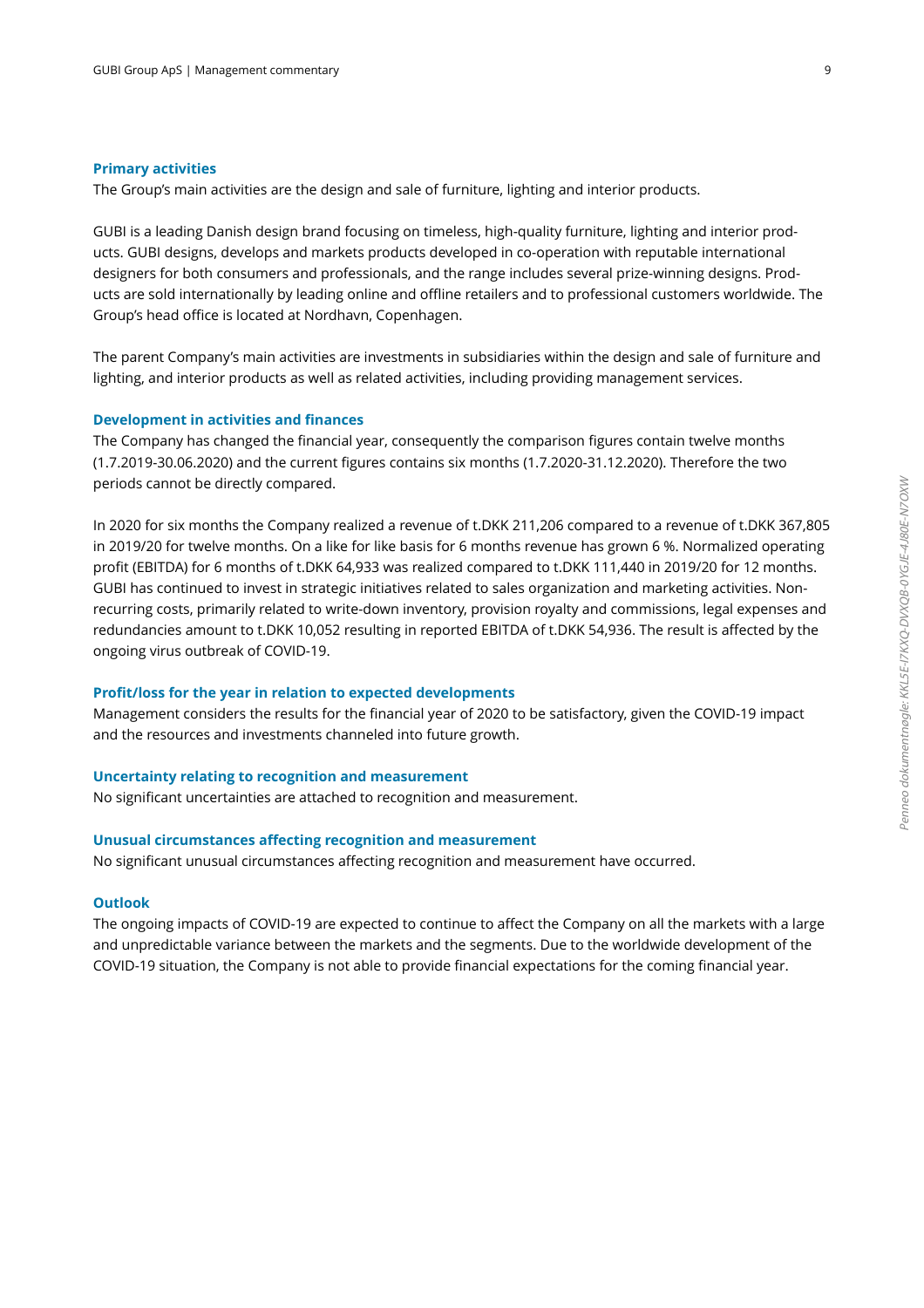### **Particular risks**

Executive Management and Board of Directors yearly identify material business risks related to execution of GUBI's strategy and overall goals. Executive Management monitor development in identified material risks and reports development to Board of Directors.

#### *Business risks*

The Company is not exposed to any specific business risks besides the commonly occurring risks in the industry.

 The Board of Directors continuously monitor the developments in the market in order to reduce business risks, as well as strengthen its competitive position on crucial parameters.

### *Currency risks*

 The Company is primarily exposed to the Euro currency. The risk hereto is considered limited. Exchange rate adjustments of trade receivables, trade payables and cash in foreign currency are recognized as financial items.

 The Company's currency policy is set in order to minimize the risks in transactions with foreign currencies. The policy has in the financial year proven to be correct and will be continued unchanged during the coming financial years.

### *Credit risks*

 The Company's credit risks are related to trade receivables. The Company closely examines and manages the risk exposure by assessing the creditworthiness of all significant customers and professionals. Since the Company's customer base is very dispersed, no significant credit risk is associated with any single party.

### **Knowledge resources**

The ambition to be the world's most loved and respected design brand places high pressure on the Group when it comes to gathering and combining design and product knowledge

 It is essential for the Group to attract, develop and retain high-quality members of staff with an appertaining high level of competence. The realization of the Group's goal of ensuring both quality knowledge and knowhow at each level of staff will be facilitated through recruitment procedures and a continuous development of the existing staff and their competences. Throughout the year, a considerable number of experienced and highly qualified members of staff have been added to the Group. This initiative has strengthened the Group's knowledge and competence base.

### **Environmental performance**

The Group constantly seeks to improve and comply with product or packaging requirements for the benefit of the environment.

### **Research and development activities**

The Group's research activities are related to products developed and designed both internally and in collaboration with external internationally leading partners.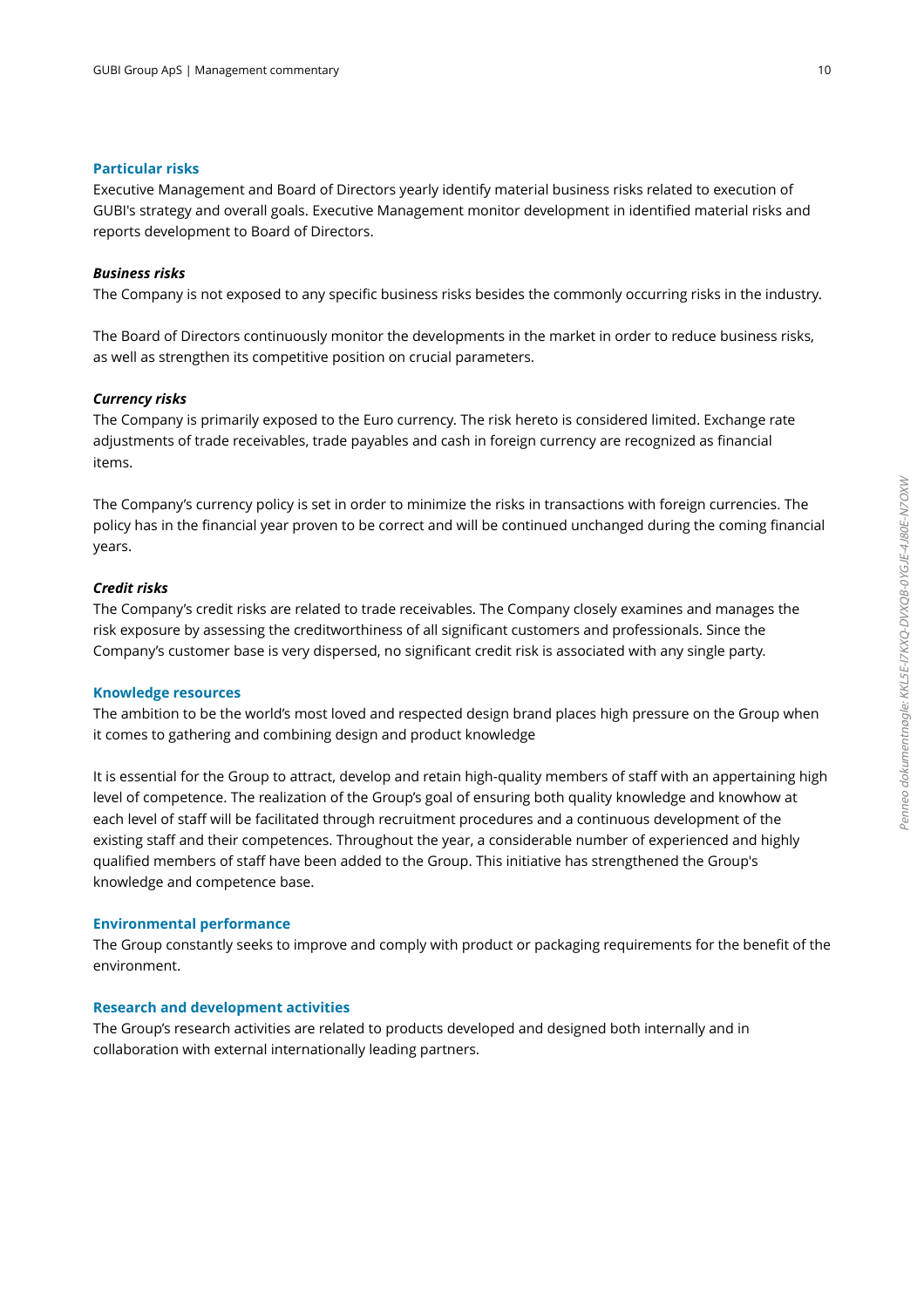### **Group relations**



 GUBI Group ApS is indirectly owned by the equity fund Axcel with an approximately 59% share; Jacob Gudmund Olsen, with an approximately 39% share; and members of the Board of Directors and leading employees etc. via holding companies AX V GUBI Holding I ApS and AX V GUBI Holding II ApS an approximately 2% share.

 GUBI Group ApS' equity consists of one class of shares and the loan capital consists of bank debt, provided by Nykredit Bank A/S and Nordea Danmark, an affiliated branch of Nordea Bank Abp, Finland.

 The current capital structure is deemed appropriate in relation to the need for financial flexibility in GUBI Group ApS and its subsidiaries.

 Being owned by the Danish private equity firm Axcel, the Company is subject to the guidelines of the Danish Venture Capital and Private Equity Association (DVCA, www.dvca.dk) for responsible ownership and corporate governance. GUBI Group ApS intends to comply with all relevant guidelines, except that the company based on its size, has not established an audit committee. These tasks are handled by the Board and chairmanship. The Board will assess whether a formal audit committee should be established in the year to come.

This annual report is published at GUBI website, www.gubi.com/news.

### **Statutory report on corporate social responsibility**

CSR is a key strategic focus for the Group. To ensure that the Group develops sustainable growth and drives social responsibility it has joined the UN Global Compact in July 2019 and has submitted the first Global Compact Active Report in July 2020. The Group is aware that there may be some CSR risks related to its operations. The risks will be further described in the following.

 Regarding environmental and climate-related aspects, it is a risk if the Group becomes associated with excessive or unnecessary use of materials such as packaging and components in its operations. This could impact the local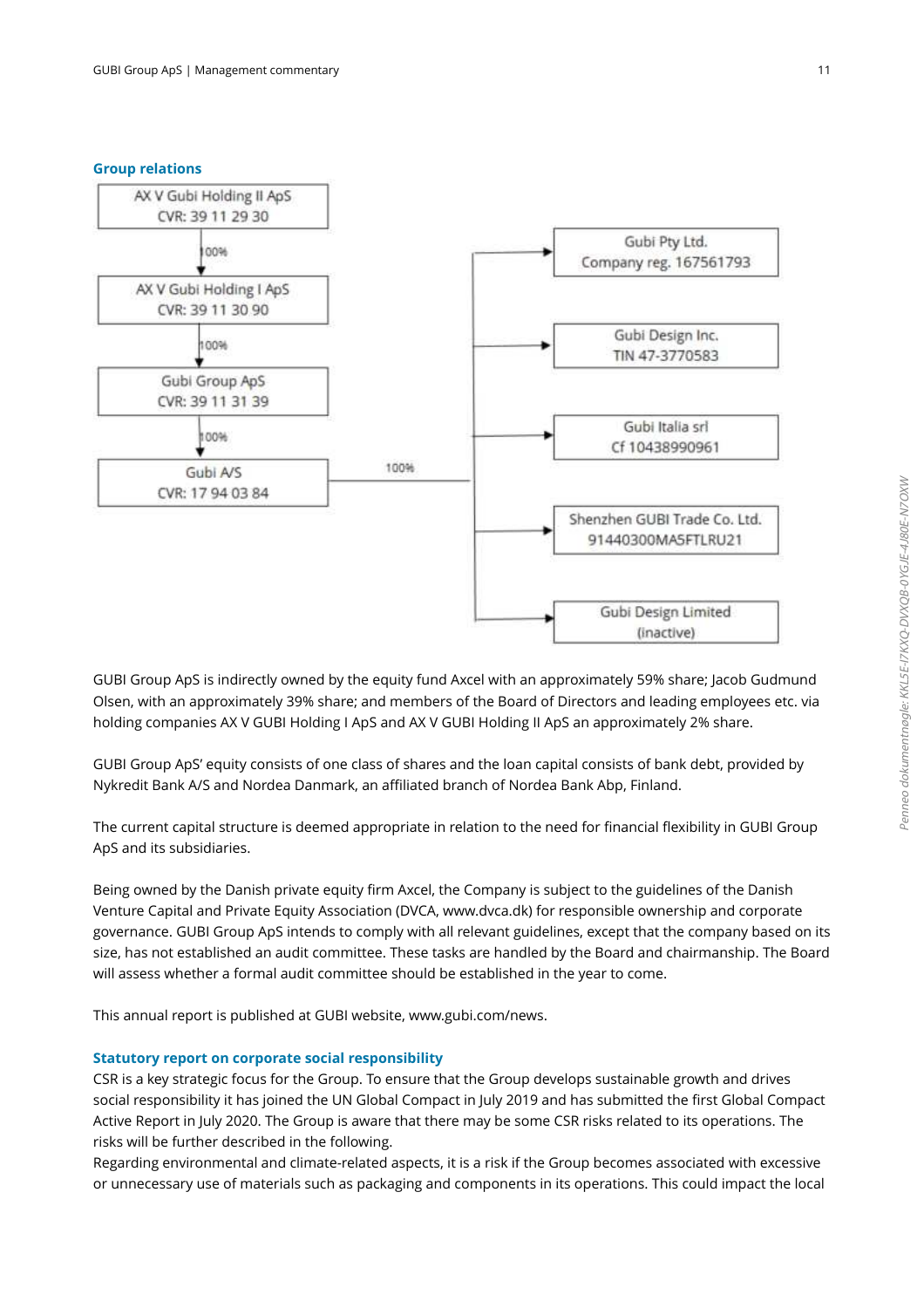environment and the Group's reputation.

 Regarding employee conditions, it is a risk if our production and handling of products would cause injuries to our employees or to our partners. This could impact our ability to attract and retain employees.

 Regarding human rights, it is a risk if the Group is associated with production of the products with use of child labor at any of its partners. This could impact the Group's reputation.

 Regarding corruption and bribery, the Group is aware that it operates in regions of the world where the risk of corruption and bribery could be higher. Specifically, the risk relates to the Group being associated with the use of means to illegally influence a third parts decision. Consequently, the Group's image could be damaged.

 The Group complies with all legal requirements in terms of social responsibility, environmental and climate considerations, human rights and combat against corruption.

 During the last 6 months the Group has continued execution of the CSR strategy. GUBI will release the next Global Compact Active Report in July 2021.

For further information on the Group's business refer to the above section on primary activities.

### **Statutory report on the underrepresented gender**

It is the policy of the Group to secure the best professional competences possible at all levels of the Group. The Group has a policy to ensure focus on underrepresented gender on other management levels. The Group will be further formalising this policy in the coming financial year. To implement the policy, the Group strives to ensure that both genders are represented at final interviews for management positions, the group also works to ensure that career opportunities are discussed with the underrepresented gender. In the current financial year, the composition of management level in the Group are 50 percent male and 50 percent female employees. The members of Management are solely appointed based on their qualifications and not based on their gender. By doing so, equal opportunities for both genders are secured provided that the candidates applying for the management positions possess the professional skills required. As far as possible, it is the goal to have job applicants from different genders, nationality and age at final interviews and informing existing employees about career development opportunities.

 It is the Group's goal to have both genders represented in the Board of Directors and other management levels of the Group. Currently, the Board of directors consist of six male members. The group has set a target that the underrepresented gender does not represent less than 40 percent of the Board. Due to the current composition and necessary continuity the target is not met in current financial year. The target is expected to be reached by 2024.

At 31 December 2020 the number of employees was 86 (2019/20; 75) whereof 45 were female (2019/20; 36).

### **Statutory report on corporate governance**

The organization of the Management is, among other things, based on the Danish Companies Act, the Danish Financial Statements Act and the company's article of association. The Company has based its corporate governance efforts on a two-tier system where the Board of Directors and the Executive Management have two distinct roles. The Executive Management undertakes the operational management of the Company, whereas the Board of Directors determines the overall company strategy and acts as a sounding board to the Executive Management of the Company. In addition, the Management is continuously monitoring the financial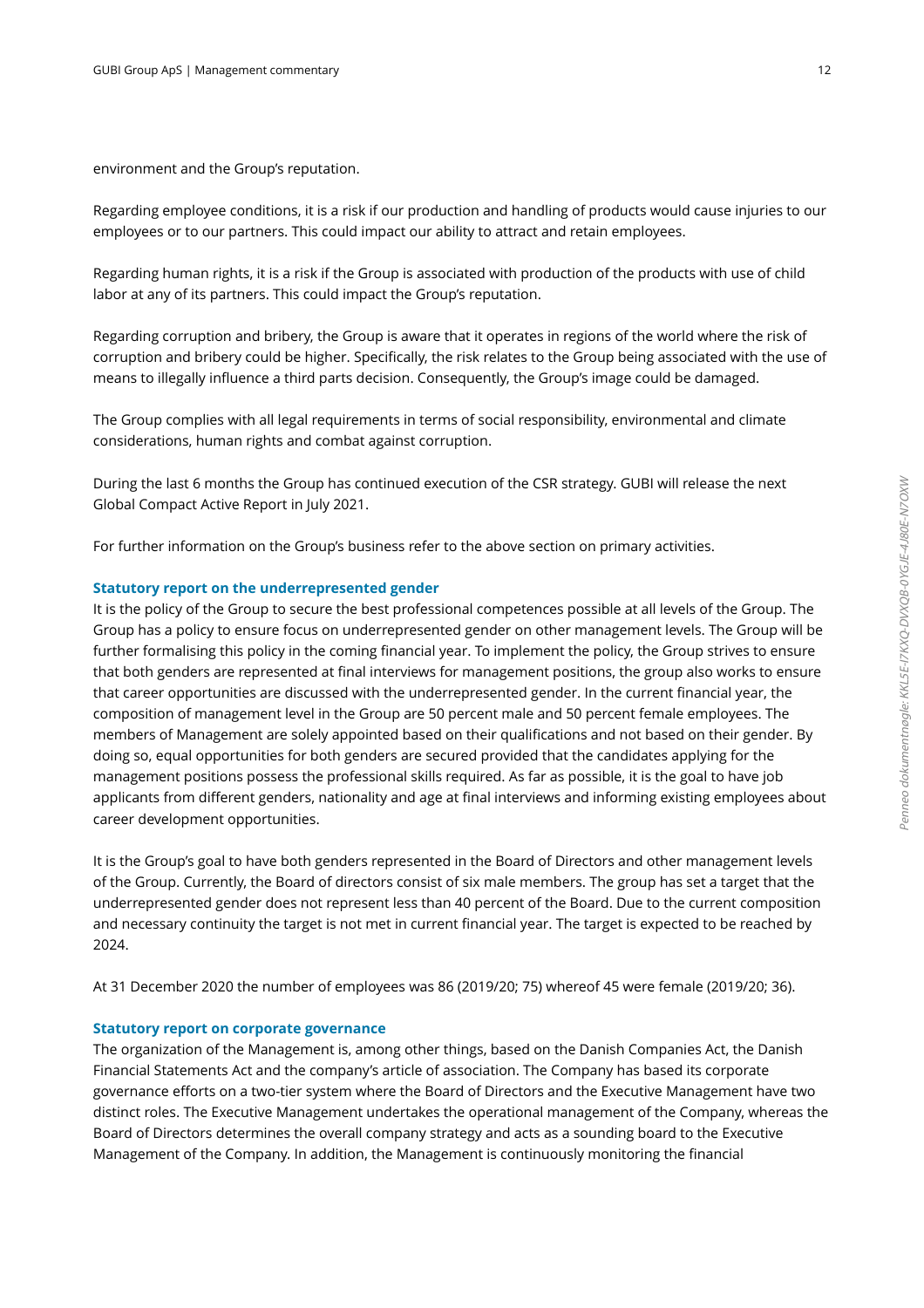development as well as developments in the field of corporate governance to ensure that the Company – internally as well as externally – is managed in a way that is in accordance with applicable laws, in order to protect the interests of all stakeholders.

 Risk management is considered an essential and natural part of the realization of the Company's objectives and strategy. The daily activities, the implementation of the established strategy and the continuous use of business opportunities involve inherent risks, and the Company's handling of these risks is therefore seen as a natural and integrated part of the daily work and a way to ensure stable and reliable growth.

GUBI expects to implement a Whistleblower scheme in 2021.

 The Board of Directors is appointed by Axcel. The Board of Directors consists of six members. Board meetings are held a minimum of six times a year. Additionally, the Chairman Committee meets with Executive Management on an ongoing basis.

| <b>Board of Directors</b>     |                               |                                    |                                       |  |
|-------------------------------|-------------------------------|------------------------------------|---------------------------------------|--|
| Name                          | Tue Mantoni                   | Hans Christian Galst (appointed in | Lars Cordt                            |  |
|                               | (appointed in September 2018) | June 2018)                         | (appointed in June 2018)              |  |
| Position                      |                               | CEO - Legalst Holding Advo-        | Partner - Axcel Management A/S        |  |
|                               |                               | katanpartsselskab                  | CEO - AX IV HoldCo P/S                |  |
| Chairman of the Board of Di-  | Lakrids IB Holding ApS and    | Christoffersen & Knudsen A/S       | AX V GUBI Holding III ApS SteelSeries |  |
| rectors in:                   | related Holding companies     | Printzlau Privathospital A/S       | Holding III ApS                       |  |
|                               | Fonden AM-Lab Danmark         | Galst Advokataktieselskab.         | AX V Nissens III ApS                  |  |
|                               | Vækstfonden                   | Wet Wipe A/S Nortec-Cannon A/S     |                                       |  |
|                               | Stine Goya A/S                | Travel4Companies A/S               |                                       |  |
| Vice Chairman of the Board of | JOE & THE JUICE HOLDING       |                                    | K. Nissens International A/S          |  |
| Directors in:                 | A/S and related Holding       |                                    | Steelseries ApS and related Holding   |  |
|                               | companies                     |                                    | companies                             |  |
|                               | SOUNDBOKS ApS                 |                                    | AX V Nissens ApS and related Holding  |  |
|                               |                               |                                    | companies                             |  |
| Board Member in:              | GUBI Group ApS and related    | GUBI Group ApS and related         | AX IV HoldCo P/S                      |  |
|                               | Group companies               | Group companies                    | GUBI Group ApS and related Holding    |  |
|                               |                               | Den Kongelige Livgardes Mu-        | companies                             |  |
|                               |                               | sikkorps' Koncertfond              | Mountain Top Group ApS and related    |  |
|                               |                               |                                    | Holding companies                     |  |
| Other management posi- tions: |                               | Ragnvald og Ida Blix Fond,         | Owner of MNGT3 LC ApS                 |  |
|                               |                               | Galst Advokataktieselskab.         |                                       |  |
|                               |                               | Hans Christian Galst, Chri- stian  |                                       |  |
|                               |                               | Steiwer Hein I/S og I/S Chalet     |                                       |  |
|                               |                               | De la Marine.                      |                                       |  |
|                               |                               |                                    |                                       |  |

Other board positions of the members of the Board of Directors are: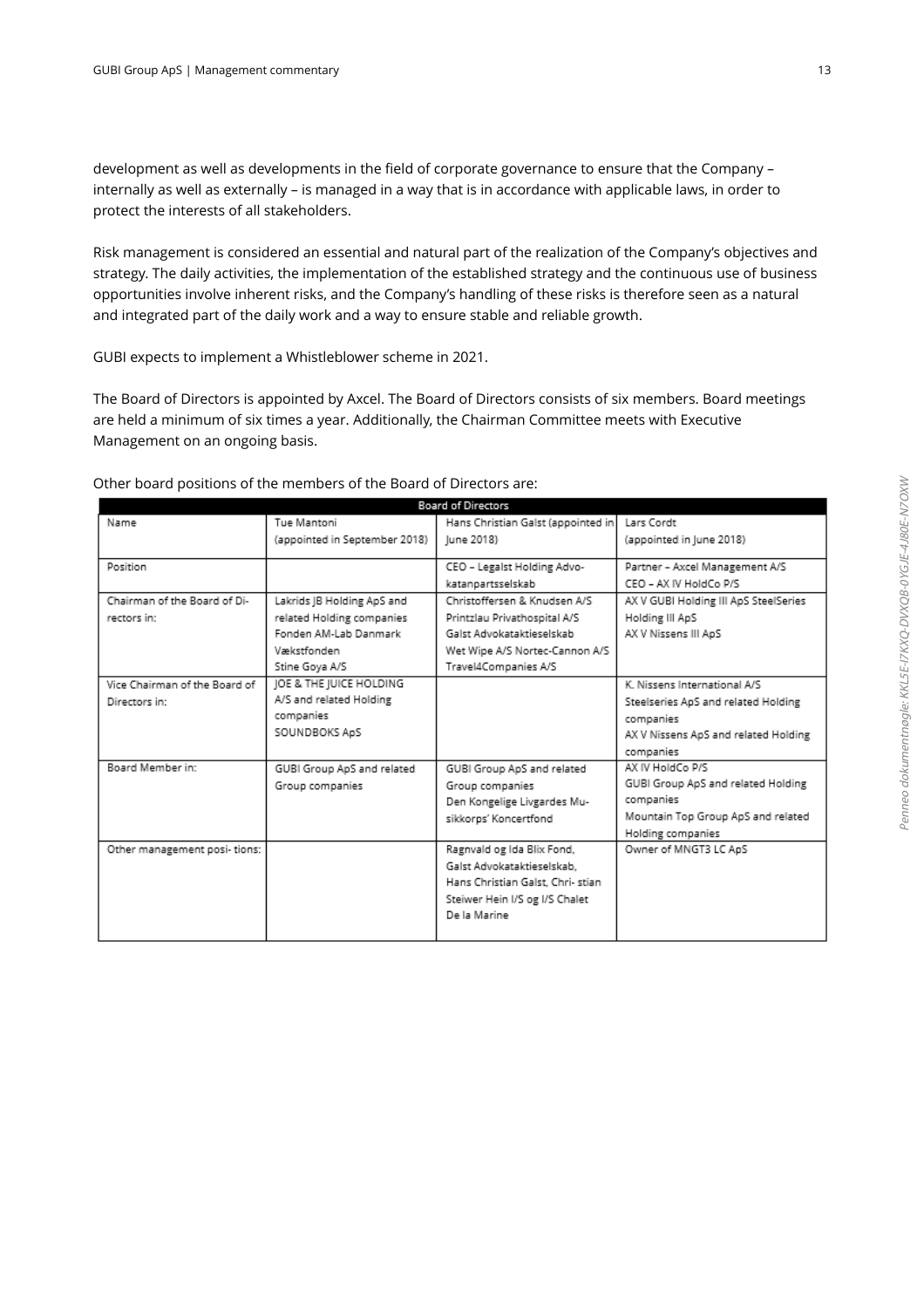|                                             | <b>Board of Directors</b>                                                                                                                                                                                               |                                                                                                                                                                                                     |                                                                                              |
|---------------------------------------------|-------------------------------------------------------------------------------------------------------------------------------------------------------------------------------------------------------------------------|-----------------------------------------------------------------------------------------------------------------------------------------------------------------------------------------------------|----------------------------------------------------------------------------------------------|
| Name                                        | Lars Munch<br>(appointed in June 2018)                                                                                                                                                                                  | Asbjørn Mosgaard Hyldgaard<br>(appointed in June 2018)                                                                                                                                              | lacob Gudmund Olsen<br>(appointed in June 2018)                                              |
| Position                                    |                                                                                                                                                                                                                         | Partner - Axcel Management A/S                                                                                                                                                                      | CEO - DESIGNSELSKABET AF<br>25.2.76 ApS                                                      |
| Chairman of the Board of Directors in:      | IP/Politikens Hus A/S<br>Louisiana Museum of Modern Art.<br>Museumsfonden og Louisiana<br>Fonde, BRFholding A/S,<br>SOS Børnebyerne<br>GUBI Group ApS and related Group<br>companies<br>Fonden for Håndværkerskollegier |                                                                                                                                                                                                     |                                                                                              |
| Vice Chairman of the Board of Directors in: |                                                                                                                                                                                                                         | GUBI Group ApS and related Group<br>companies                                                                                                                                                       | GUBI Group ApS and related Group<br>companies                                                |
| Board Member in:                            | Novo Nordisk Fonden.<br>European Press Prize (Amsterdam)<br>World Association of News<br>Publishers (Paris) samt medlem af<br>Advisory Board fo Axcel og<br>Axcelfuture.                                                | European Sperm Bank ApS and<br>related Group companies<br>Phase One Group ApS and related<br>Group companies<br>Currentum Group AB and related<br>Group companies<br>AX V GUBI Holding III ApS AX V |                                                                                              |
| Other management positions:                 |                                                                                                                                                                                                                         | Nissens III ApS                                                                                                                                                                                     | Owner of DESIGNSELSKABET AF<br>25.2.76 ApS<br>GUBI Group ApS and related Group<br>companies. |

### **Events after the balance sheet date**

Management noted that the worldwide Covid-19 outbreak is still affecting the company's performance in most markets. However, it is not possible for management at the time of financial reporting to further quantify the effect, as it will depend on the duration and extent of the virus outbreak and implementation of vaccine programs.

 No other events have occurred after the balance sheet date to this date, which would influence the evaluation of this annual report.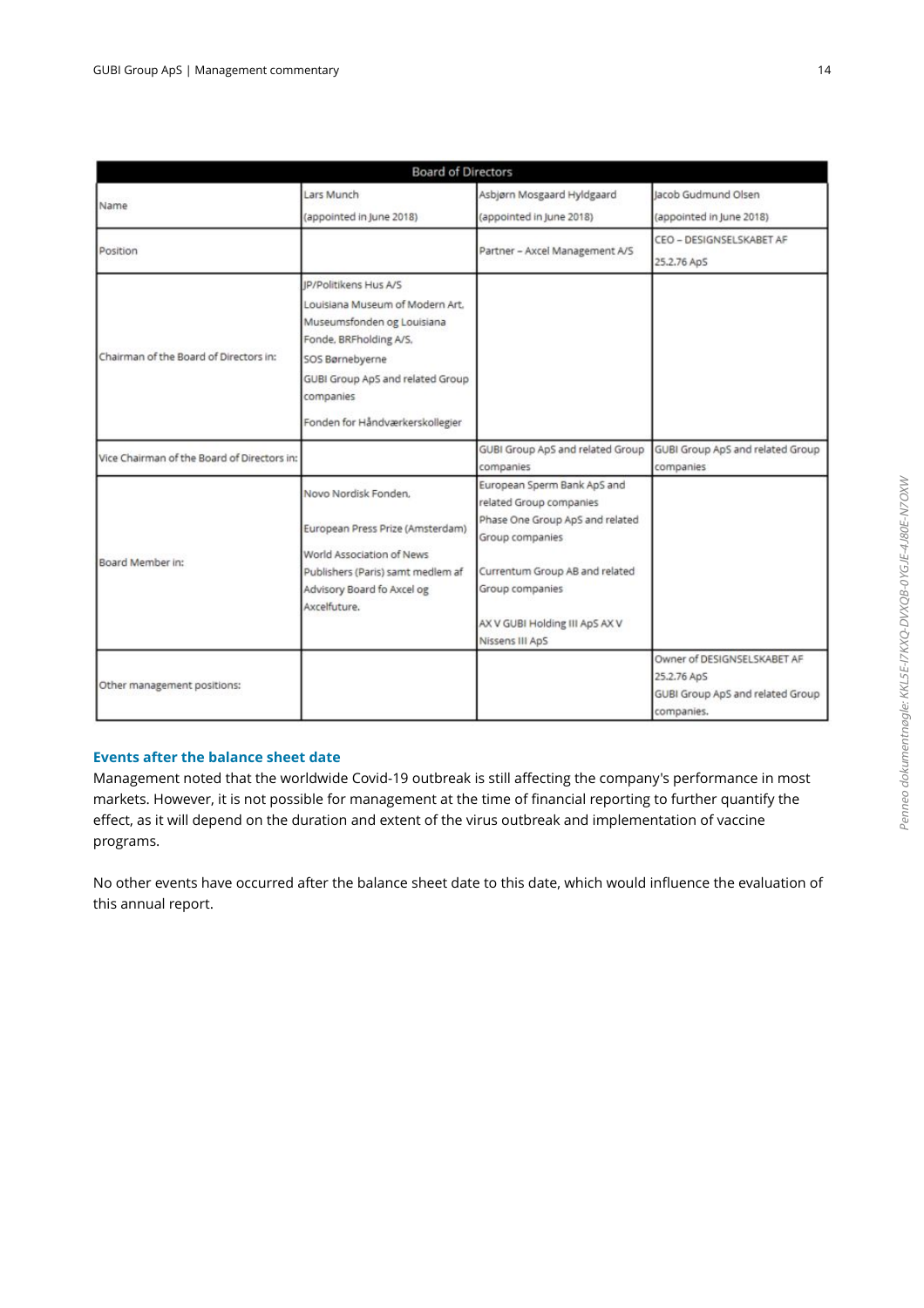## **Consolidated income statement for 2020**

|                                                  |                | 2020<br>6 months | 2019/20<br>12 months |
|--------------------------------------------------|----------------|------------------|----------------------|
|                                                  | <b>Notes</b>   | <b>DKK'000</b>   | <b>DKK'000</b>       |
| Revenue                                          | $\overline{2}$ | 211,206          | 367,805              |
| Other operating income                           |                | 0                | 1,445                |
| Cost of sales                                    |                | (106, 396)       | (179, 664)           |
| Other external expenses                          | 3              | (20,006)         | (43, 265)            |
| <b>Gross profit/loss</b>                         |                | 84,804           | 146,321              |
| Staff costs                                      | 4              | (29, 868)        | (53, 187)            |
| Depreciation, amortisation and impairment losses | 5              | (50, 536)        | (99, 184)            |
| <b>Operating profit/loss</b>                     |                | 4,400            | (6,050)              |
| Other financial income                           | 6              | 101              | 167                  |
| Other financial expenses                         | 7              | (14, 407)        | (27, 328)            |
| Profit/loss before tax                           |                | (9,906)          | (33, 211)            |
| Tax on profit/loss for the year                  | 8              | (8,997)          | (9,935)              |
| Profit/loss for the year                         | 9              | (18, 903)        | (43, 146)            |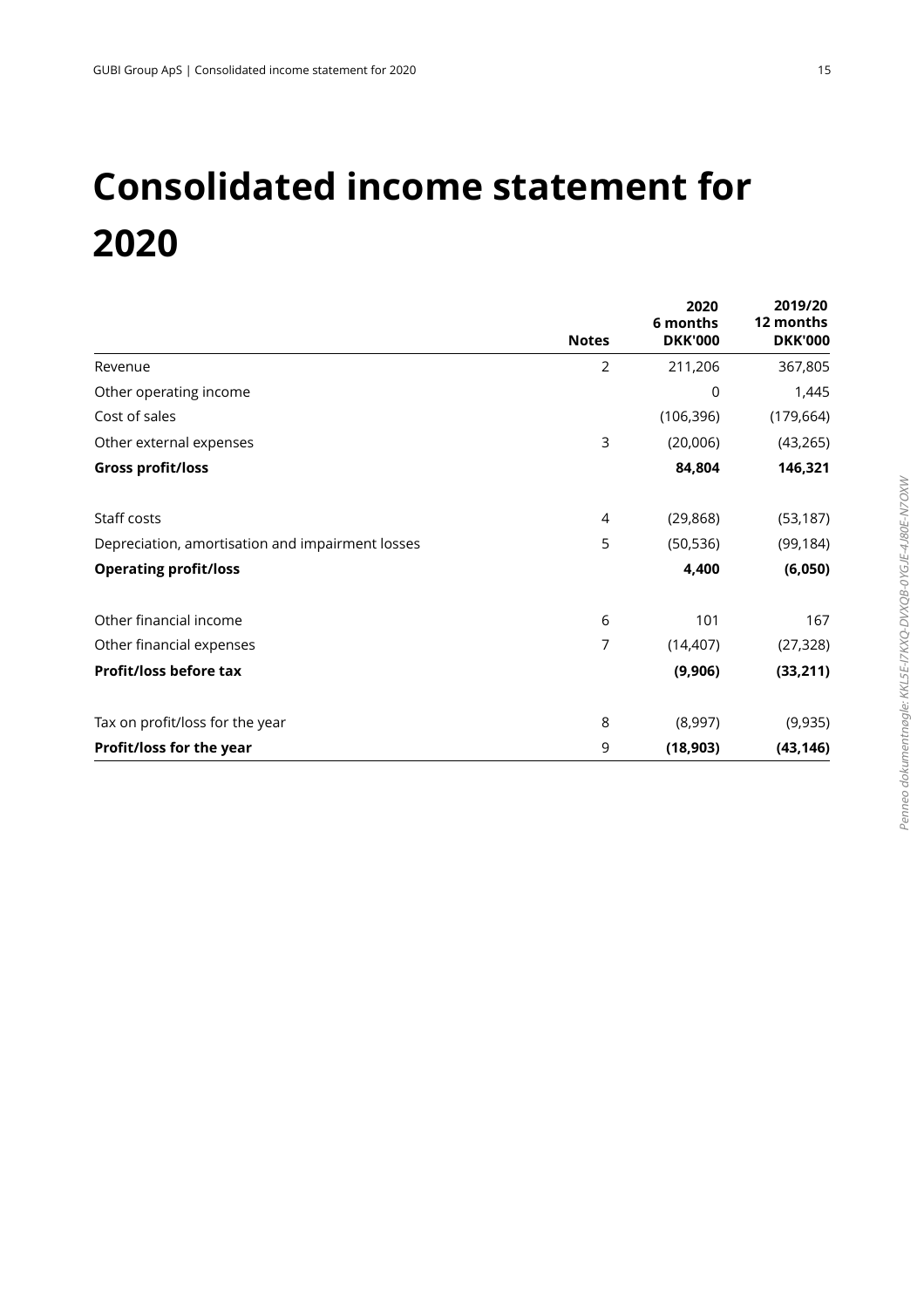## **Consolidated balance sheet at 31.12.2020**

### **Assets**

|                                                  | <b>Notes</b> | 31.12.2020<br><b>DKK'000</b> | 30.06.2020<br><b>DKK'000</b> |
|--------------------------------------------------|--------------|------------------------------|------------------------------|
| Completed development projects                   | 11           | 10,400                       | 8,793                        |
| Acquired licences                                |              | 4,068                        | 2,042                        |
| Acquired trademarks                              |              | 289,451                      | 297,721                      |
| Goodwill                                         |              | 1,358,096                    | 1,396,901                    |
| Development projects in progress                 | 11           | 2,040                        | 3,818                        |
| <b>Intangible assets</b>                         | 10           | 1,664,055                    | 1,709,275                    |
| Plant and machinery                              |              | 1,528                        | 1,852                        |
| Other fixtures and fittings, tools and equipment |              | 1,797                        | 1,911                        |
| Property, plant and equipment                    | 12           | 3,325                        | 3,763                        |
| Deposits                                         |              | 3,392                        | 3,032                        |
| <b>Fixed asset investments</b>                   | 13           | 3,392                        | 3,032                        |
|                                                  |              |                              |                              |
| <b>Fixed assets</b>                              |              | 1,670,772                    | 1,716,070                    |
| Manufactured goods and goods for resale          |              | 36,150                       | 48,767                       |
| Prepayments for goods                            |              | 1,525                        | 2,268                        |
| <b>Inventories</b>                               |              | 37,675                       | 51,035                       |
| Trade receivables                                |              | 50,589                       | 37,281                       |
| Receivables from group enterprises               |              | $\mathbf 0$                  | 147                          |
| Other receivables                                |              | 4,232                        | 4,697                        |
| Joint taxation contribution receivable           |              | 2,221                        | 0                            |
| Prepayments                                      | 14           | 1,259                        | 358                          |
| <b>Receivables</b>                               |              | 58,301                       | 42,483                       |
| Cash                                             |              | 13,027                       | 51,028                       |
| <b>Current assets</b>                            |              | 109,003                      | 144,546                      |
| <b>Assets</b>                                    |              | 1,779,775                    | 1,860,616                    |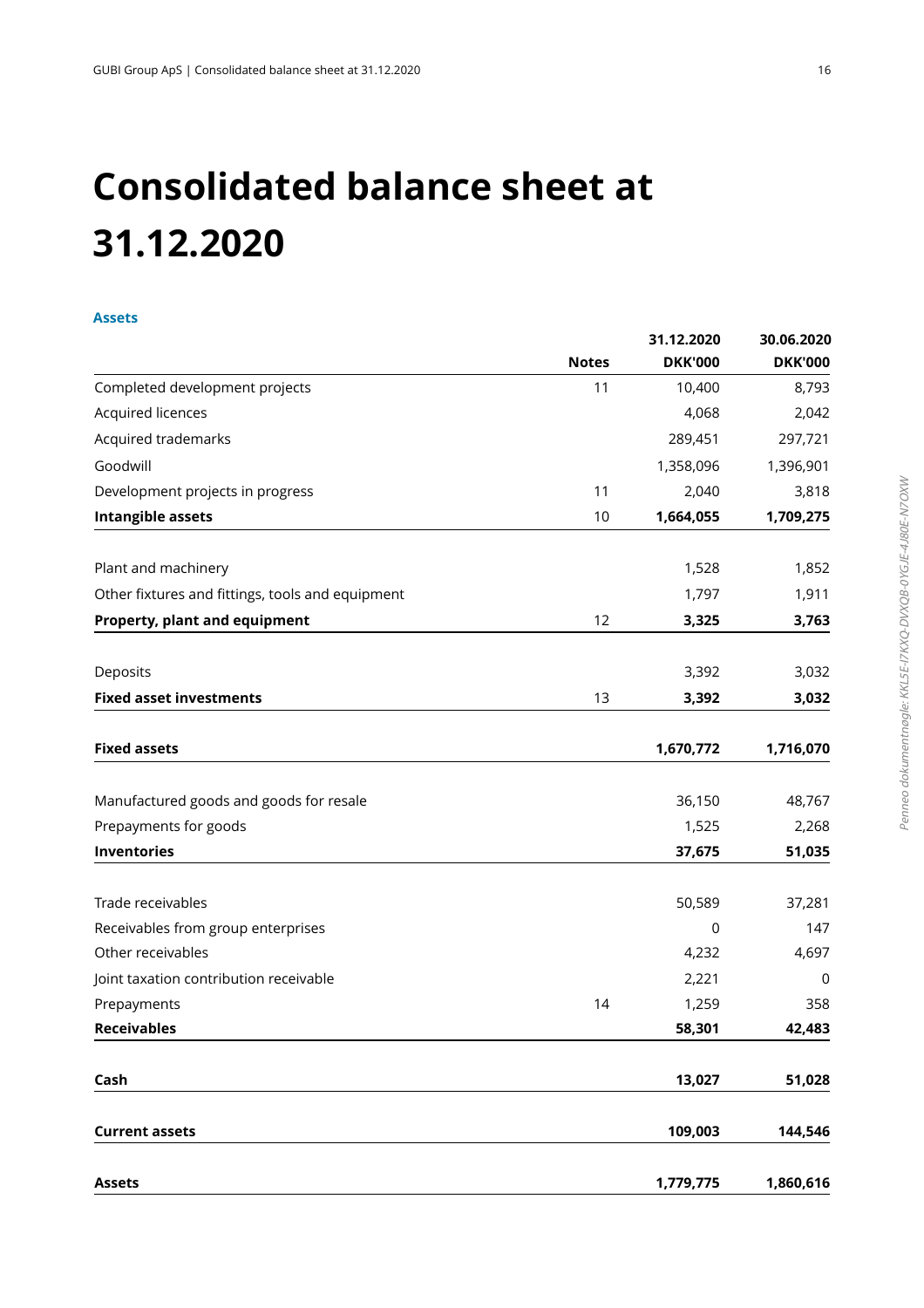### **Equity and liabilities**

|                                                                  | <b>Notes</b> | 31.12.2020<br><b>DKK'000</b> | 30.06.2020<br><b>DKK'000</b> |
|------------------------------------------------------------------|--------------|------------------------------|------------------------------|
| Contributed capital                                              |              | 50                           | 50                           |
| <b>Translation reserve</b>                                       |              | (109)                        | $\mathbf 0$                  |
| Reserve for fair value adjustments of hedging instruments        |              | 309                          | $\mathbf 0$                  |
| Reserve for development costs                                    |              | 0                            | 9,837                        |
| Retained earnings                                                |              | 1,176,294                    | 1,185,360                    |
| <b>Equity</b>                                                    |              | 1,176,544                    | 1,195,247                    |
| Deferred tax                                                     | 15           | 64,648                       | 65,835                       |
| Other provisions                                                 | 16           | 9,017                        | 10,278                       |
| <b>Provisions</b>                                                |              | 73,665                       | 76,113                       |
| <b>Bank loans</b>                                                |              | 436,693                      | 460,743                      |
| Joint taxation contribution payable                              |              | 9,734                        | 4,178                        |
| Non-current liabilities other than provisions                    | 17           | 446,427                      | 464,921                      |
| Current portion of non-current liabilities other than provisions | 17           | 21,788                       | 46,788                       |
| <b>Bank loans</b>                                                |              | 0                            | 20,899                       |
| Prepayments received from customers                              |              | 5,090                        | 6,699                        |
| Trade payables                                                   |              | 33,202                       | 27,129                       |
| Payables to group enterprises                                    |              | 44                           | 0                            |
| Tax payable                                                      |              | 479                          | 167                          |
| Other payables                                                   |              | 22,536                       | 22,653                       |
| <b>Current liabilities other than provisions</b>                 |              | 83,139                       | 124,335                      |
| <b>Liabilities other than provisions</b>                         |              | 529,566                      | 589,256                      |
| <b>Equity and liabilities</b>                                    |              | 1,779,775                    | 1,860,616                    |
| Events after the balance sheet date                              | 1            |                              |                              |
| Unrecognised rental and lease commitments                        | 18           |                              |                              |
| Contingent liabilities                                           | 19           |                              |                              |
| Assets charged and collateral                                    | 20           |                              |                              |
| Transactions with related parties                                | 21           |                              |                              |
| Group relations                                                  | 22           |                              |                              |
| Subsidiaries                                                     | 23           |                              |                              |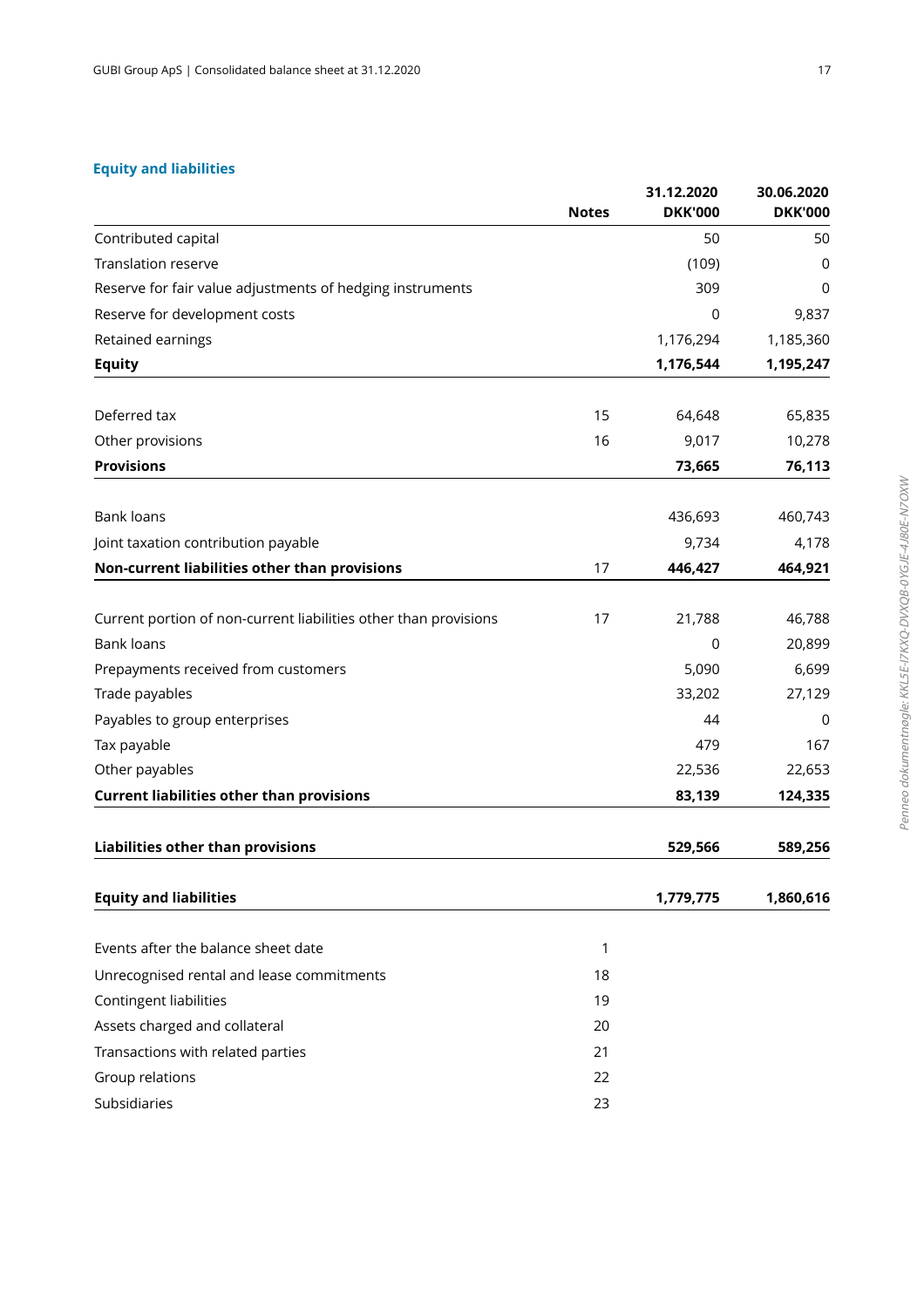## **Consolidated statement of changes in equity for 2020**

|                                                  | Contributed<br>capital<br><b>DKK'000</b> | <b>Translation</b><br>reserve<br><b>DKK'000</b> | <b>Reserve for</b><br>fair value<br>adjustments<br>of hedging<br>instruments<br><b>DKK'000</b> | <b>Reserve for</b><br>development<br>costs<br><b>DKK'000</b> | Retained<br>earnings<br><b>DKK'000</b> |
|--------------------------------------------------|------------------------------------------|-------------------------------------------------|------------------------------------------------------------------------------------------------|--------------------------------------------------------------|----------------------------------------|
| Equity beginning of year                         | 50                                       | $\Omega$                                        | 0                                                                                              | 9,837                                                        | 1,185,360                              |
| Exchange rate adjustments                        | 0                                        | (109)                                           | 0                                                                                              | 0                                                            | 0                                      |
| Fair value adjustments of<br>hedging instruments | 0                                        | 0                                               | 396                                                                                            | 0                                                            | $\mathbf 0$                            |
| Tax of entries on equity                         | 0                                        | $\mathbf 0$                                     | (87)                                                                                           | 0                                                            | $\mathbf 0$                            |
| Transfer to reserves                             | 0                                        | 0                                               | 0                                                                                              | (9,837)                                                      | 9,837                                  |
| Profit/loss for the year                         | 0                                        | $\Omega$                                        | 0                                                                                              | 0                                                            | (18,903)                               |
| <b>Equity end of year</b>                        | 50                                       | (109)                                           | 309                                                                                            | 0                                                            | 1,176,294                              |
|                                                  |                                          |                                                 |                                                                                                |                                                              | <b>Total</b><br><b>DKK'000</b>         |
| Equity beginning of year                         |                                          |                                                 |                                                                                                |                                                              | 1,195,247                              |
| Exchange rate adjustments                        |                                          |                                                 |                                                                                                |                                                              | (109)                                  |
| Fair value adjustments of hedging instruments    |                                          |                                                 |                                                                                                |                                                              | 396                                    |

Tax of entries on equity (87) Transfer to reserves and the contract of the contract of the contract of the contract of the contract of the contract of the contract of the contract of the contract of the contract of the contract of the contract of the c Profit/loss for the year (18,903) **Equity end of year 1,176,544**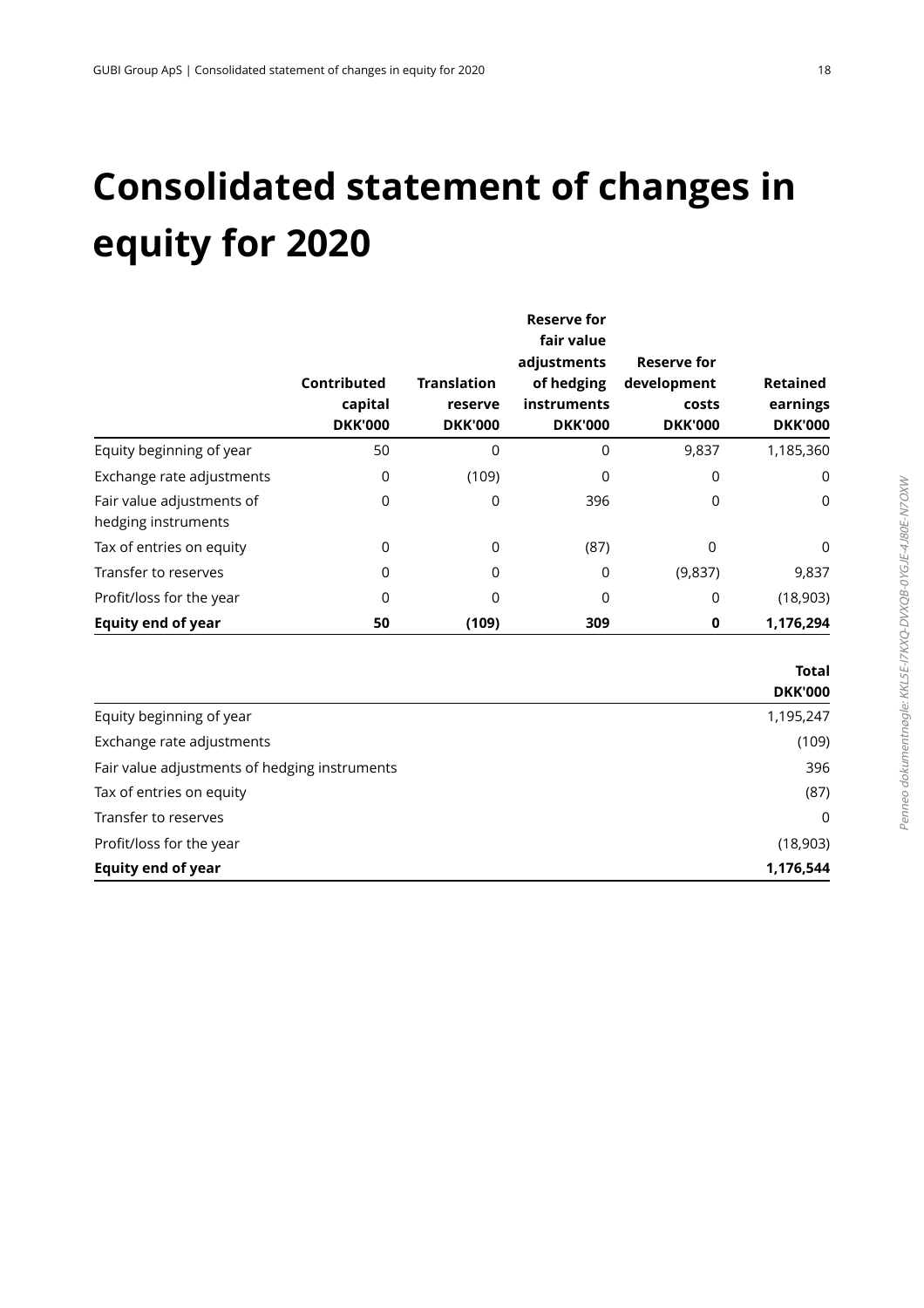## **Notes to consolidated financial statements**

### **1 Events after the balance sheet date**

Management noted that the worldwide Covid-19 outbreak is still affecting the Company's performance in most markets. However, it is not possible for management at the time of financial reporting to further quantify the effect, as it will depend on the duration and extent of the virus outbreak and implementation of vaccine programs.

 No other events have occurred after the balance sheet date to this date, which would influence the evaluation of this annual report..

### **2** Revenue

| 2020<br>6 months |                    |
|------------------|--------------------|
| <b>DKK'000</b>   | <b>DKK'000</b>     |
| 49,042           | 63,492             |
| 95,087           | 216,590            |
| 67,077           | 87,723             |
| 211,206          | 367,805            |
|                  | 367,806            |
|                  | 367,806            |
|                  | 211,206<br>211,206 |

| 3 Fees to the auditor appointed by the Annual General Meeting | 2020<br>6 months | 2019/20<br>12 months |
|---------------------------------------------------------------|------------------|----------------------|
|                                                               | <b>DKK'000</b>   | <b>DKK'000</b>       |
| Statutory audit services                                      | 405              | 405                  |
| Other assurance engagements                                   | 0                | 570                  |
| Other services                                                | 110              | 563                  |
|                                                               | 515              | 1,538                |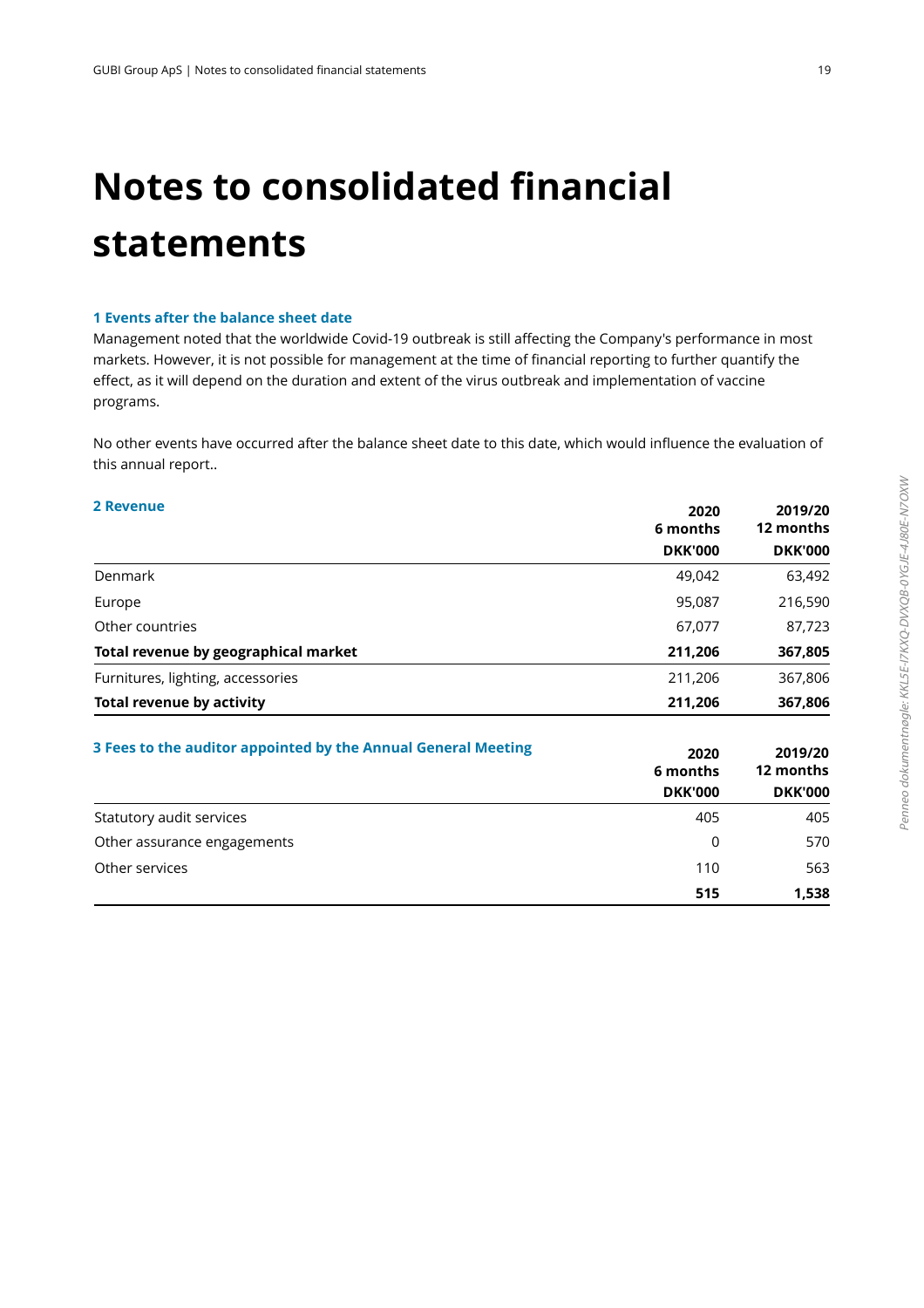### **4 Staff costs**

| 4 Staff costs                    | 2020<br>6 months | 2019/20<br>12 months |
|----------------------------------|------------------|----------------------|
|                                  | <b>DKK'000</b>   | <b>DKK'000</b>       |
| Wages and salaries               | 27,764           | 51,719               |
| Pension costs                    | 676              | 1,286                |
| Other social security costs      | 376              | 588                  |
| Other staff costs                | 3,091            | 1,889                |
|                                  | 31,907           | 55,482               |
| Staff costs classified as assets | (2,039)          | (2, 295)             |
|                                  | 29,868           | 53,187               |

| Average number of full-time employees |  |
|---------------------------------------|--|
|                                       |  |

|                        |                | <b>Remuneration Remuneration</b> |  |
|------------------------|----------------|----------------------------------|--|
|                        | of manage-     | of manage-                       |  |
|                        | ment           | ment                             |  |
|                        | 2020           | 2019/20                          |  |
|                        | <b>DKK'000</b> | <b>DKK'000</b>                   |  |
| <b>Executive Board</b> | 2,212          | 3,874                            |  |
| Board of Directors     | 575            | 1,300                            |  |
|                        | 2,787          | 5,174                            |  |

| 5 Depreciation, amortisation and impairment losses                           | 2020<br>6 months<br><b>DKK'000</b> | 2019/20<br>12 months<br><b>DKK'000</b> |
|------------------------------------------------------------------------------|------------------------------------|----------------------------------------|
| Amortisation of intangible assets                                            | 49.843                             | 97,888                                 |
| Depreciation on property, plant and equipment                                | 699                                | 1.261                                  |
| Profit/loss from sale of intangible assets and property, plant and equipment | (6)                                | 35                                     |
|                                                                              | 50,536                             | 99,184                                 |

| <b>6 Other financial income</b> | 2020<br>6 months<br><b>DKK'000</b> | 2019/20<br>12 months<br><b>DKK'000</b> |
|---------------------------------|------------------------------------|----------------------------------------|
| Other interest income           | $\Omega$                           | $\mathcal{P}$                          |
| Exchange rate adjustments       | 101                                | 165                                    |
|                                 | 101                                | 167                                    |

**2019/20**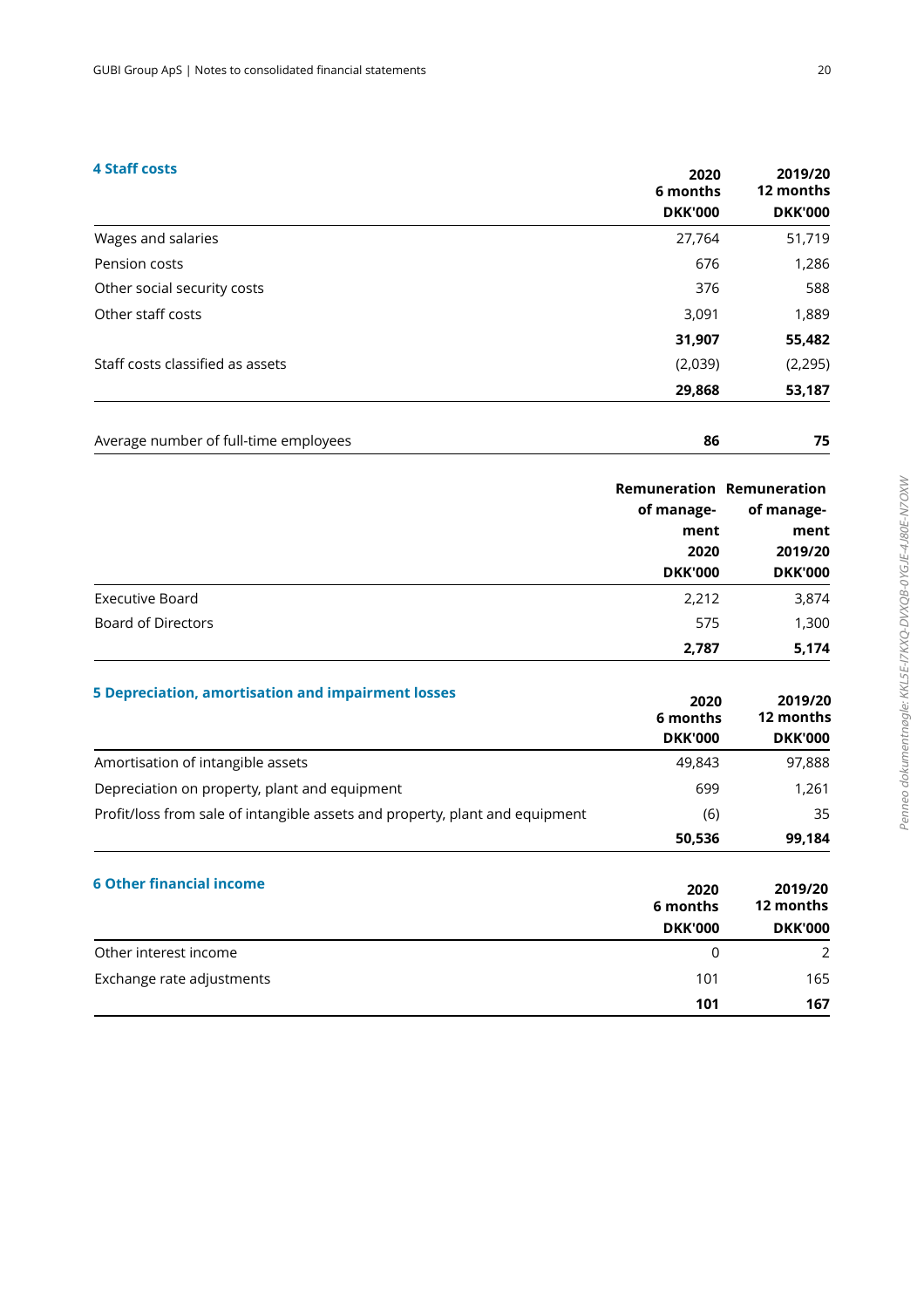### **7 Other financial expenses**

|                           | 6 months       | 12 months<br><b>DKK'000</b> |
|---------------------------|----------------|-----------------------------|
|                           | <b>DKK'000</b> |                             |
| Other interest expenses   | 12,628         | 26,258                      |
| Exchange rate adjustments | 1.779          | 753                         |
| Other financial expenses  | $\Omega$       | 317                         |
|                           | 14.407         | 27,328                      |

| 8 Tax on profit/loss for the year      | 2020<br>6 months | 2019/20<br>12 months |
|----------------------------------------|------------------|----------------------|
|                                        | <b>DKK'000</b>   | <b>DKK'000</b>       |
| Current tax                            | 9,739            | 12,299               |
| Change in deferred tax                 | (1,201)          | (2, 364)             |
| Adjustment concerning previous years   | 459              | $\Omega$             |
|                                        | 8,997            | 9,935                |
| 9 Proposed distribution of profit/loss | 2020<br>6 months | 2019/20<br>12 months |

| 6 months<br><b>DKK'000</b> | 12 months<br><b>DKK'000</b> |
|----------------------------|-----------------------------|
|                            |                             |
| (18,903)                   | (43, 146)                   |
|                            |                             |

### **10 Intangible assets**

|                                                             | Completed<br>development<br>projects<br><b>DKK'000</b> | <b>Acquired</b><br><b>licences</b><br><b>DKK'000</b> | <b>Acquired</b><br>trademarks<br><b>DKK'000</b> | Goodwill<br><b>DKK'000</b> | Development<br>projects in<br>progress<br><b>DKK'000</b> |
|-------------------------------------------------------------|--------------------------------------------------------|------------------------------------------------------|-------------------------------------------------|----------------------------|----------------------------------------------------------|
| Cost beginning of year                                      | 12,567                                                 | 2,405                                                | 330,801                                         | 1,552,185                  | 3,818                                                    |
| Transfers                                                   | 3,818                                                  | 0                                                    | 0                                               | 0                          | (3,818)                                                  |
| Additions                                                   | 178                                                    | 2,405                                                | $\Omega$                                        | 0                          | 2,040                                                    |
| Disposals                                                   | (167)                                                  | $\Omega$                                             | $\Omega$                                        | $\Omega$                   | 0                                                        |
| Cost end of year                                            | 16,396                                                 | 4,810                                                | 330,801                                         | 1,552,185                  | 2,040                                                    |
| Amortisation and<br>impairment losses<br>beginning of year  | (3,774)                                                | (363)                                                | (33,080)                                        | (155, 284)                 | 0                                                        |
| Amortisation for the year                                   | (2,389)                                                | (379)                                                | (8,270)                                         | (38, 805)                  | 0                                                        |
| Reversal regarding disposals                                | 167                                                    | $\Omega$                                             | 0                                               | $\Omega$                   | $\mathbf 0$                                              |
| <b>Amortisation and</b><br>impairment losses end of<br>year | (5,996)                                                | (742)                                                | (41, 350)                                       | (194, 089)                 | 0                                                        |
| <b>Carrying amount end of</b><br>year                       | 10,400                                                 | 4,068                                                | 289,451                                         | 1,358,096                  | 2,040                                                    |

**2019/20** 

**2020**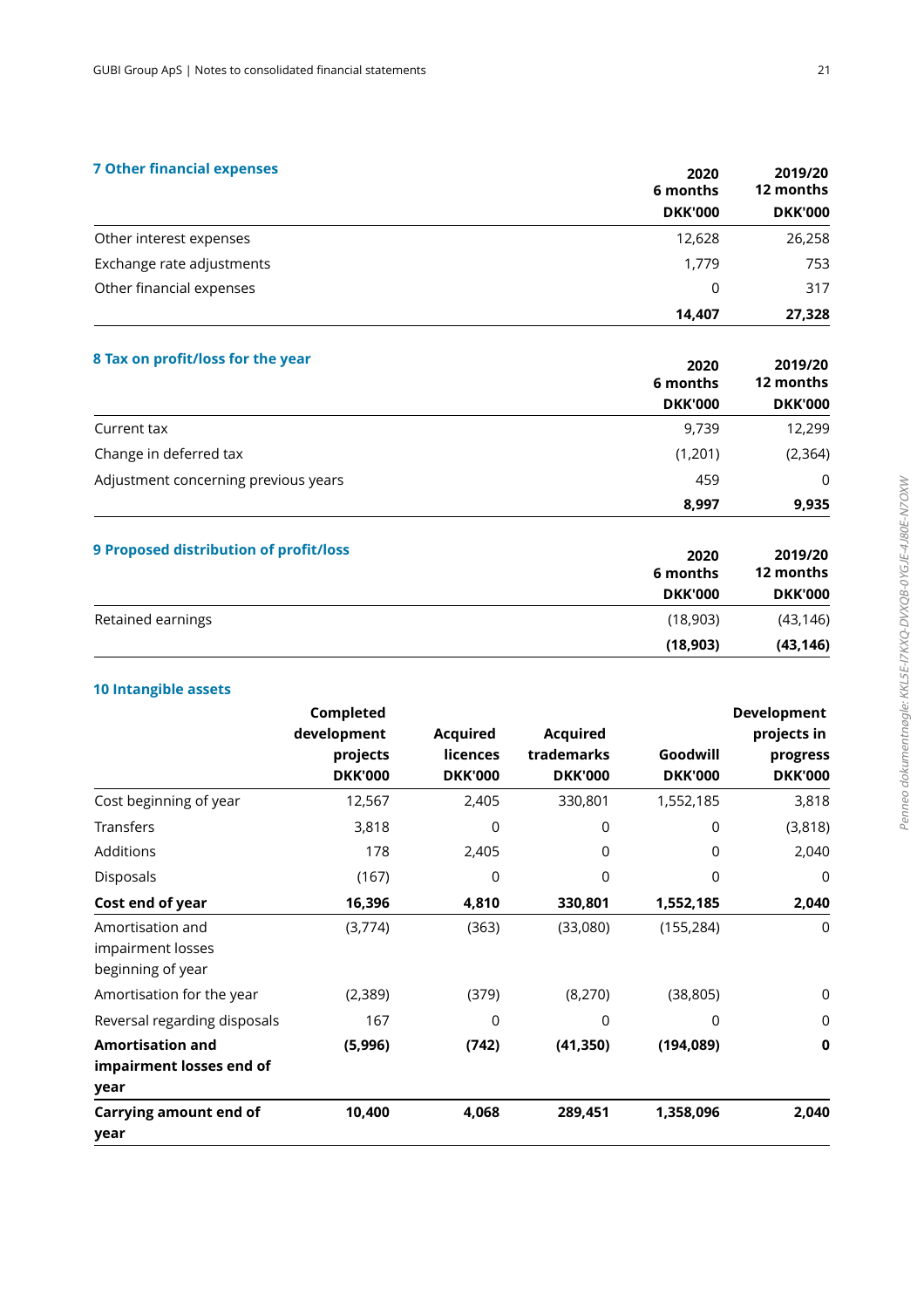Acquired trademarks and goodwill have been created on the basis of a purchase price allocation in connection with acquisitions of companies in Gubi Group.

### **11 Development projects**

Development projects regarding products and processors that are clearly defined and identifiable, where a potential future market or development opportunity in companies can be found, and where appropriate in manufacturing, marketing or using the official product or work, procedures, add in as an intangible assets. The cost of development projects, which includes externally invoiced costs as well as internal wages directly attributable to development projects.

### **12 Property, plant and equipment**

|                                                      |                                                 | <b>Other fixtures</b><br>and fittings,   |  |
|------------------------------------------------------|-------------------------------------------------|------------------------------------------|--|
|                                                      | <b>Plant and</b><br>machinery<br><b>DKK'000</b> | tools and<br>equipment<br><b>DKK'000</b> |  |
| Cost beginning of year                               | 4,895                                           | 4,328                                    |  |
| <b>Additions</b>                                     | 0                                               | 261                                      |  |
| <b>Disposals</b>                                     | (1,644)                                         | (1,682)                                  |  |
| Cost end of year                                     | 3,251                                           | 2,907                                    |  |
| Depreciation and impairment losses beginning of year | (3,043)                                         | (2, 417)                                 |  |
| Depreciation for the year                            | (324)                                           | (375)                                    |  |
| Reversal regarding disposals                         | 1,644                                           | 1,682                                    |  |
| Depreciation and impairment losses end of year       | (1,723)                                         | (1, 110)                                 |  |
| Carrying amount end of year                          | 1,528                                           | 1,797                                    |  |

### **13 Fixed asset investments**

| Carrying amount end of year | 3,392          |
|-----------------------------|----------------|
| Cost end of year            | 3,392          |
| Additions                   | 360            |
| Cost beginning of year      | 3,032          |
|                             | <b>DKK'000</b> |
|                             | Deposits       |

### **14 Prepayments**

Prepayments are related to prepaid costs.

### **15 Deferred tax**

|                                    | 31.12.2020     | 30.06.2020     |  |
|------------------------------------|----------------|----------------|--|
| Changes during the year            | <b>DKK'000</b> | <b>DKK'000</b> |  |
| Beginning of year                  | 65,835         | 68,199         |  |
| Recognised in the income statement | (1, 187)       | (2,364)        |  |
| End of year                        | 64.648         | 65,835         |  |

**Deposits**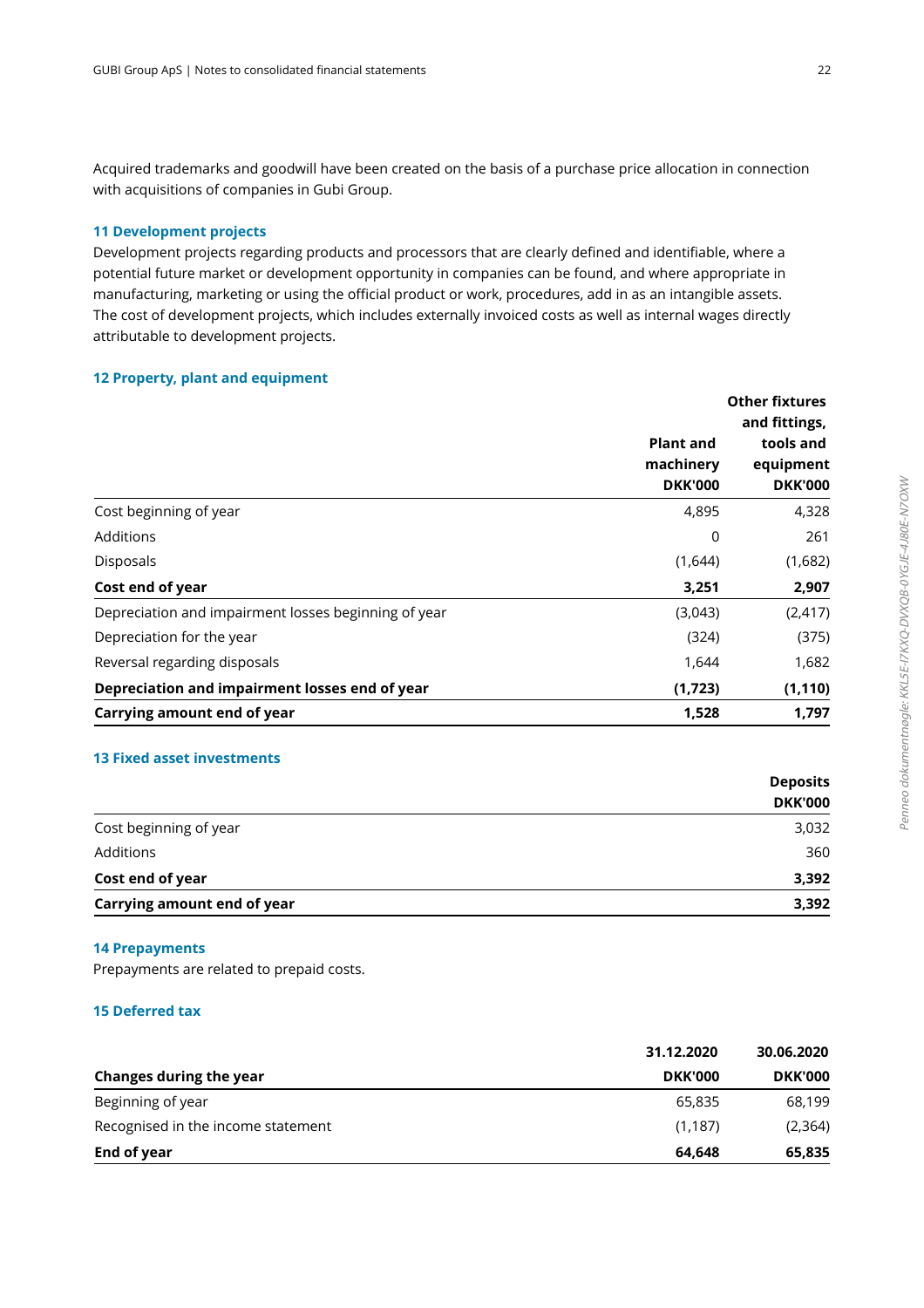Deferred tax relates to intangible assets, property, plant and equipment, inventories and other provisions.

### **16 Other provisions**

Provisions for warranty and fairness of DDK 9m have been recognised as of 31 December 2020 to cover expected warranty and claims. The size and timing of the provisions is based on previous experience of the level and timing of repairs and returns. The expected amount due within one year amounts to DKK 4m.

### **17 Non-current liabilities other than provisions**

|                                                                                                                                                                                                                  | Due within 12 Due within 12<br>months<br>31.12.2020<br><b>DKK'000</b> | months<br>30.06.2020<br><b>DKK'000</b> | Due after<br>more than 12<br>months<br>31.12.2020<br><b>DKK'000</b> |
|------------------------------------------------------------------------------------------------------------------------------------------------------------------------------------------------------------------|-----------------------------------------------------------------------|----------------------------------------|---------------------------------------------------------------------|
| <b>Bank loans</b>                                                                                                                                                                                                | 21,788                                                                | 46,788                                 | 436,693                                                             |
| Joint taxation contribution payable                                                                                                                                                                              | 0                                                                     | 0                                      | 9,734                                                               |
|                                                                                                                                                                                                                  | 21,788                                                                | 46,788                                 | 446,427                                                             |
| All debt is due whitin five years.<br>Amortization allowance on DKK 10m is recognized in the bank debt.                                                                                                          |                                                                       |                                        |                                                                     |
| With Nordea, the company has entered into an interest rate swap, which means that interest on a significant part<br>of the bank debt is fixed until 2022.<br><b>18 Unrecognised rental and lease commitments</b> |                                                                       |                                        |                                                                     |
|                                                                                                                                                                                                                  |                                                                       | 31.12.2020                             | 30.06.2020                                                          |

### All debt is due whitin five years.

### **18 Unrecognised rental and lease commitments**

|                                                                   | 31.12.2020     | 30.06.2020     |
|-------------------------------------------------------------------|----------------|----------------|
|                                                                   | <b>DKK'000</b> | <b>DKK'000</b> |
| Total liabilities under rental or lease agreements until maturity | 4.296          | 3.725          |

### **19 Contingent liabilities**

The Group has a repurchase obligation towards a number of their suppliers. The repurchase obligation amounts to DKK 13,417 as of 31 December 2020.

The Parent and the Danish subsidiaries participate in a Danish joint taxation arrangement in which AX V Gubi Holding III ApS serves as the administration company. According to the joint taxation provisions of the Danish Corporation Tax Act, the Parent and the Danish subsidiaries are therefore liable for income taxes etc. for the jointly taxed entities, and also for obligations, if any, relating to the withholding of tax on interest, royalties and dividends for the jointly taxed entities. The jointly taxed entities' total known net liability under the joint taxation arrangement is disclosed in the administration company's financial statements.

### **20 Assets charged and collateral**

In an agreement with Nordea Denmark The Group has posted pledge ban for simple claims arising from sales and services, stocks of raw material, semi-finished goods and finished goods, corporate mortgages from leased premises, operation equipment and operating materials, debt collateral, movables from motor vehicles etc, goodwill, domain names and rights as well as motor vehicles.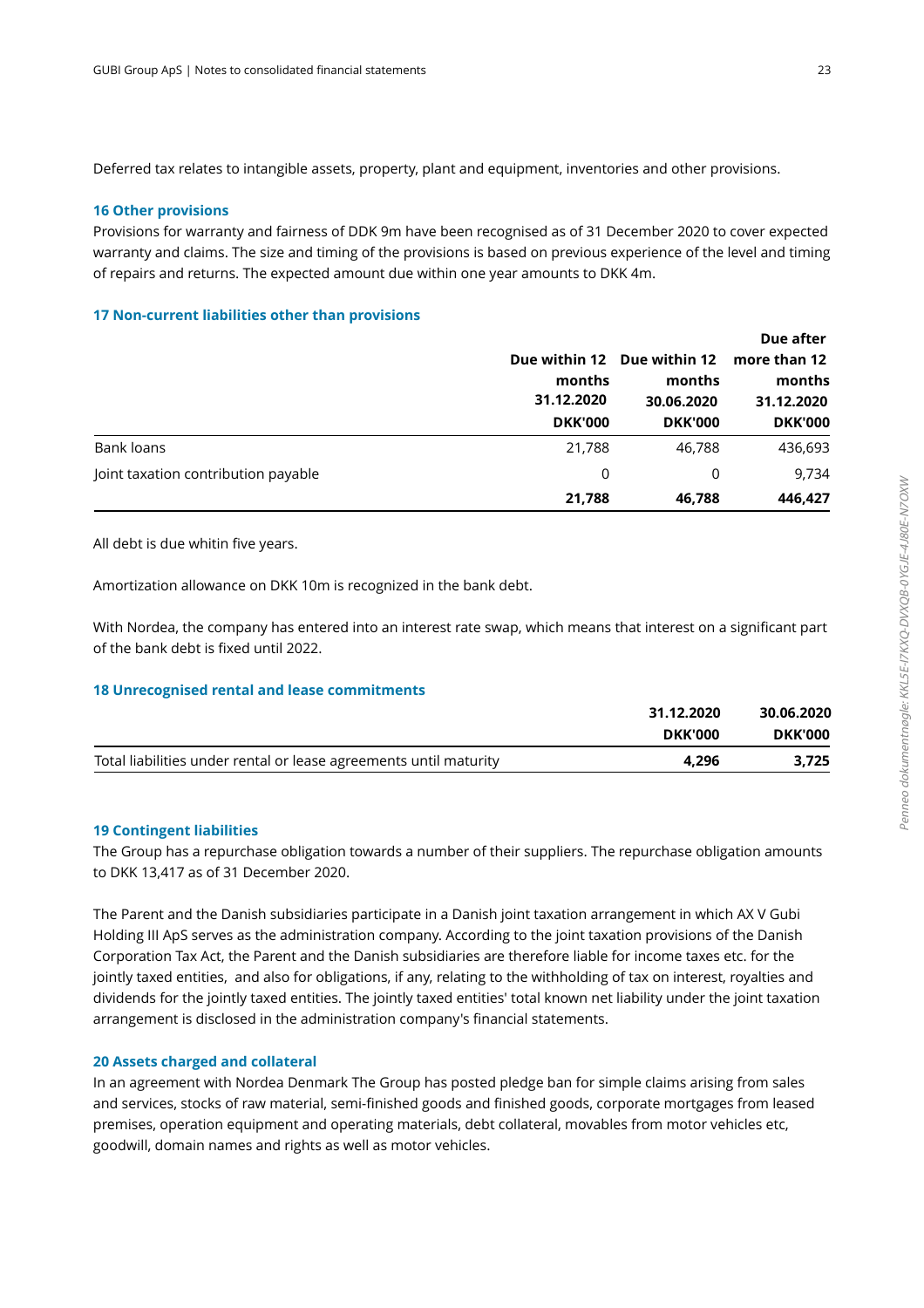### **21 Non-arm's length related party transactions**

Only non-arm's length related party transactions are disclosed in the annual report. No such transactions were conducted during the financial year.

### **22 Group relations**

Name and registered office of the Parent preparing consolidated financial statements for the largest group: AX V Gubi Holding III ApS, Sankt Annæ Plads 10, Copenhagen C 1250

Name and registered office of the Parent preparing consolidated financial statements for the smallest group: AX V Gubi Holding III ApS, Sankt Annæ Plads 10, Copenhagen C 1250

### **23 Subsidiaries**

|                                |                      | Corporate  | Ownership |
|--------------------------------|----------------------|------------|-----------|
|                                | <b>Registered in</b> | form       | %         |
| Gubi A/S                       | Denmark              | A/S        | 100       |
| Gubi Design Inc                | <b>USA</b>           | <b>Inc</b> | 100       |
| Gubi Shenzhen Co.              | China                | Ltd.       | 100       |
| Gubi Pty Ltd                   | Australia            | Ltd.       | 100       |
| Gubi Design Limited (inactive) | UK                   | Ltd.       | 100       |
| Gubi Italy Srl                 | Italy                | <b>SRL</b> | 100       |
|                                |                      |            |           |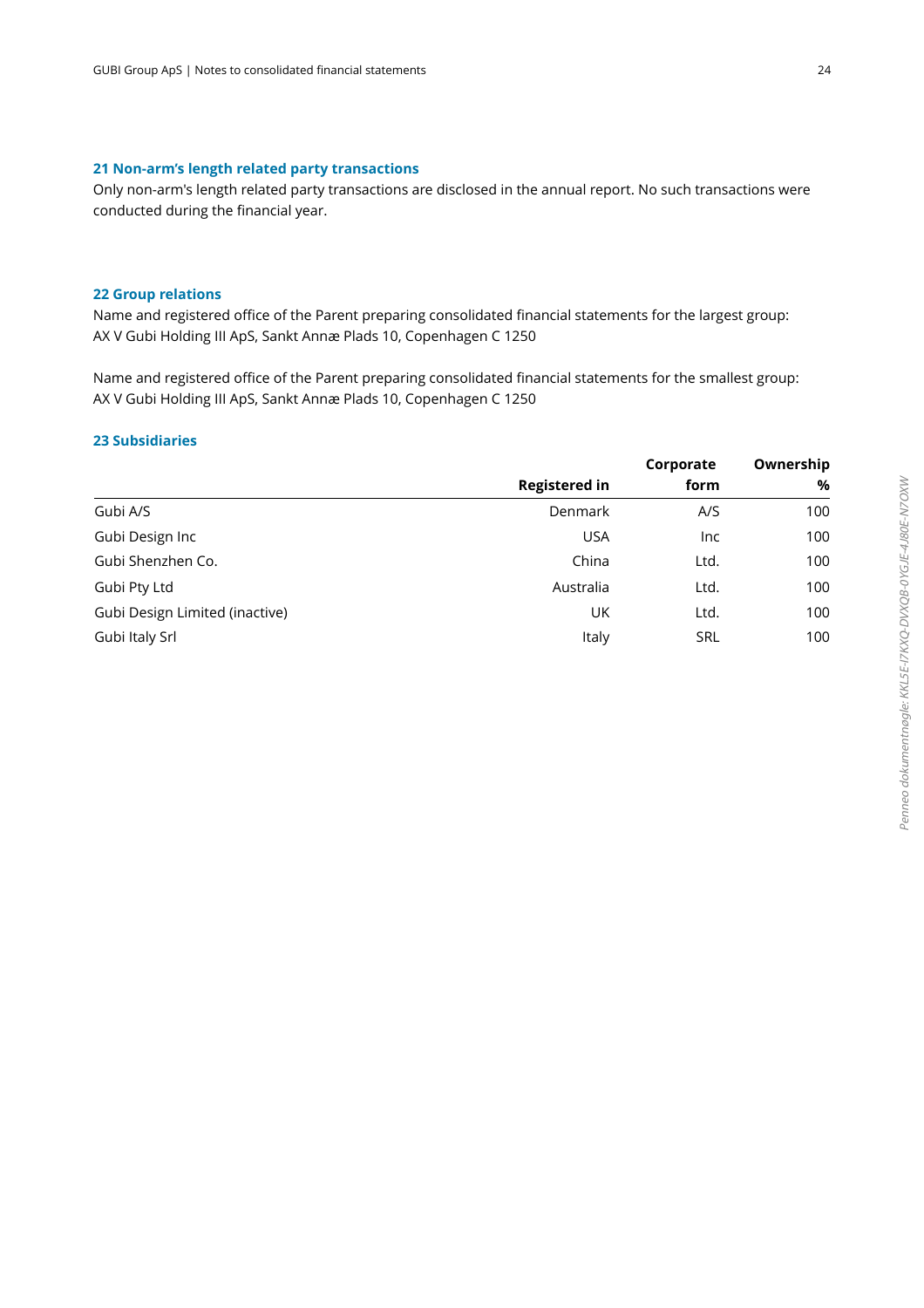### **Parent income statement for 2020**

|                                              | 2020<br>6 months |                | 2019/20<br>12 months |
|----------------------------------------------|------------------|----------------|----------------------|
|                                              | <b>Notes</b>     | <b>DKK'000</b> | <b>DKK'000</b>       |
| Revenue                                      |                  | 10,143         | 12,712               |
| Other external expenses                      |                  | (1,454)        | (537)                |
| <b>Gross profit/loss</b>                     |                  | 8,689          | 12,175               |
| Staff costs                                  | 2                | (8,074)        | (11, 236)            |
| <b>Operating profit/loss</b>                 |                  | 615            | 939                  |
| Income from investments in group enterprises |                  | (8,600)        | (24, 961)            |
| Other financial expenses                     | 3                | (12,063)       | (24, 996)            |
| <b>Profit/loss before tax</b>                |                  | (20, 048)      | (49, 018)            |
| Tax on profit/loss for the year              | 4                | 1,145          | 5,872                |
| Profit/loss for the year                     | 5                | (18,903)       | (43, 146)            |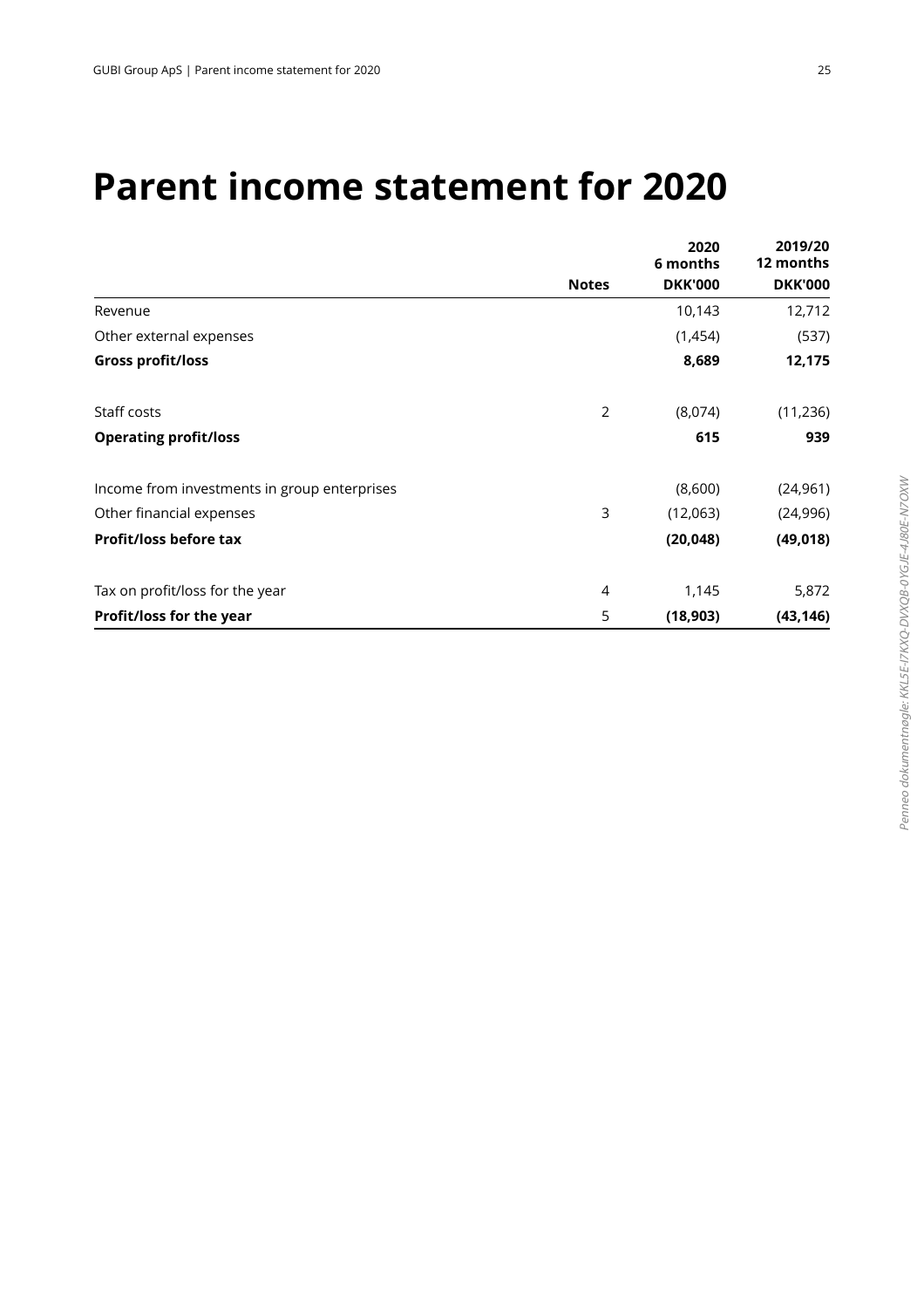## **Parent balance sheet at 31.12.2020**

### **Assets**

|                                        |              | 31.12.2020     | 30.06.2020     |
|----------------------------------------|--------------|----------------|----------------|
|                                        | <b>Notes</b> | <b>DKK'000</b> | <b>DKK'000</b> |
| Investments in group enterprises       |              | 1,633,802      | 1,682,511      |
| <b>Fixed asset investments</b>         | 6            | 1,633,802      | 1,682,511      |
| <b>Fixed assets</b>                    |              | 1,633,802      | 1,682,511      |
| Receivables from group enterprises     |              | 9,527          | 147            |
| Deferred tax                           | 7            | 343            | 430            |
| Other receivables                      |              | $\Omega$       | 55             |
| Joint taxation contribution receivable |              | 1,442          | 3,769          |
| <b>Receivables</b>                     |              | 11,312         | 4,401          |
| Cash                                   |              | 223            | 29,641         |
| <b>Current assets</b>                  |              | 11,535         | 34,042         |
| <b>Assets</b>                          |              | 1,645,337      | 1,716,553      |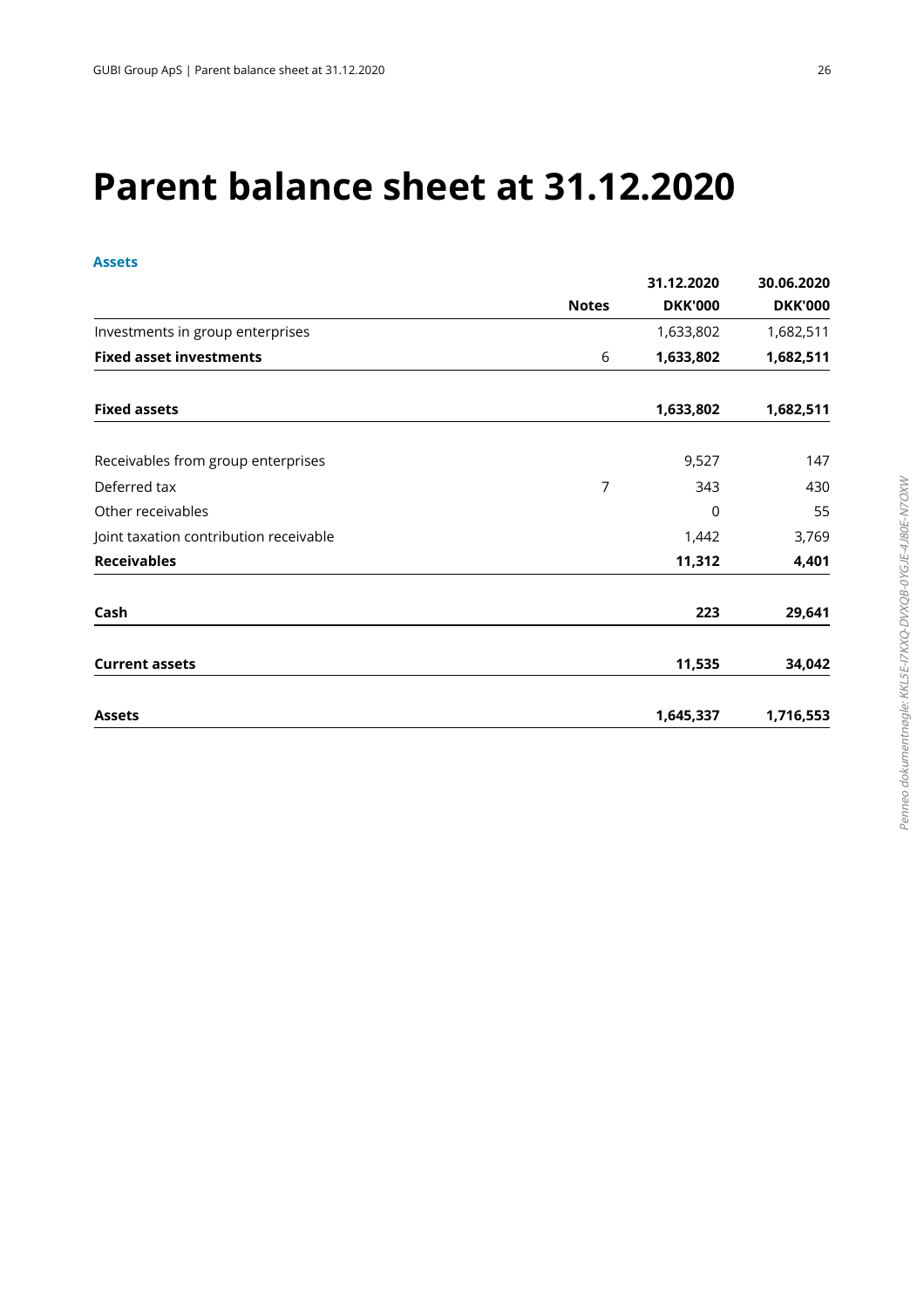### **Equity and liabilities**

|                                                                  |              | 31.12.2020     | 30.06.2020     |
|------------------------------------------------------------------|--------------|----------------|----------------|
|                                                                  | <b>Notes</b> | <b>DKK'000</b> | <b>DKK'000</b> |
| Contributed capital                                              |              | 50             | 50             |
| <b>Translation reserve</b>                                       |              | (109)          | 0              |
| Reserve for fair value adjustments and hedging instruments       |              | 309            | 760            |
| Retained earnings                                                |              | 1,176,295      | 1,194,438      |
| <b>Equity</b>                                                    |              | 1,176,545      | 1,195,248      |
| <b>Bank loans</b>                                                |              | 436,692        | 460,742        |
| Non-current liabilities other than provisions                    | 8            | 436,692        | 460,742        |
| Current portion of non-current liabilities other than provisions | 8            | 21,788         | 46,788         |
| Trade payables                                                   |              | 1,315          | 138            |
| Payables to group enterprises                                    |              | 0              | 9,346          |
| Joint taxation contribution payable                              |              | 1,018          | 0              |
| Other payables                                                   |              | 7,979          | 4,291          |
| <b>Current liabilities other than provisions</b>                 |              | 32,100         | 60,563         |
| Liabilities other than provisions                                |              | 468,792        | 521,305        |
| <b>Equity and liabilities</b>                                    |              | 1,645,337      | 1,716,553      |
| Events after the balance sheet date                              | 1            |                |                |
| Contingent liabilities                                           | 9            |                |                |
| Assets charged and collateral                                    | 10           |                |                |
| Related parties with controlling interest                        | 11           |                |                |
| Transactions with related parties                                | 12           |                |                |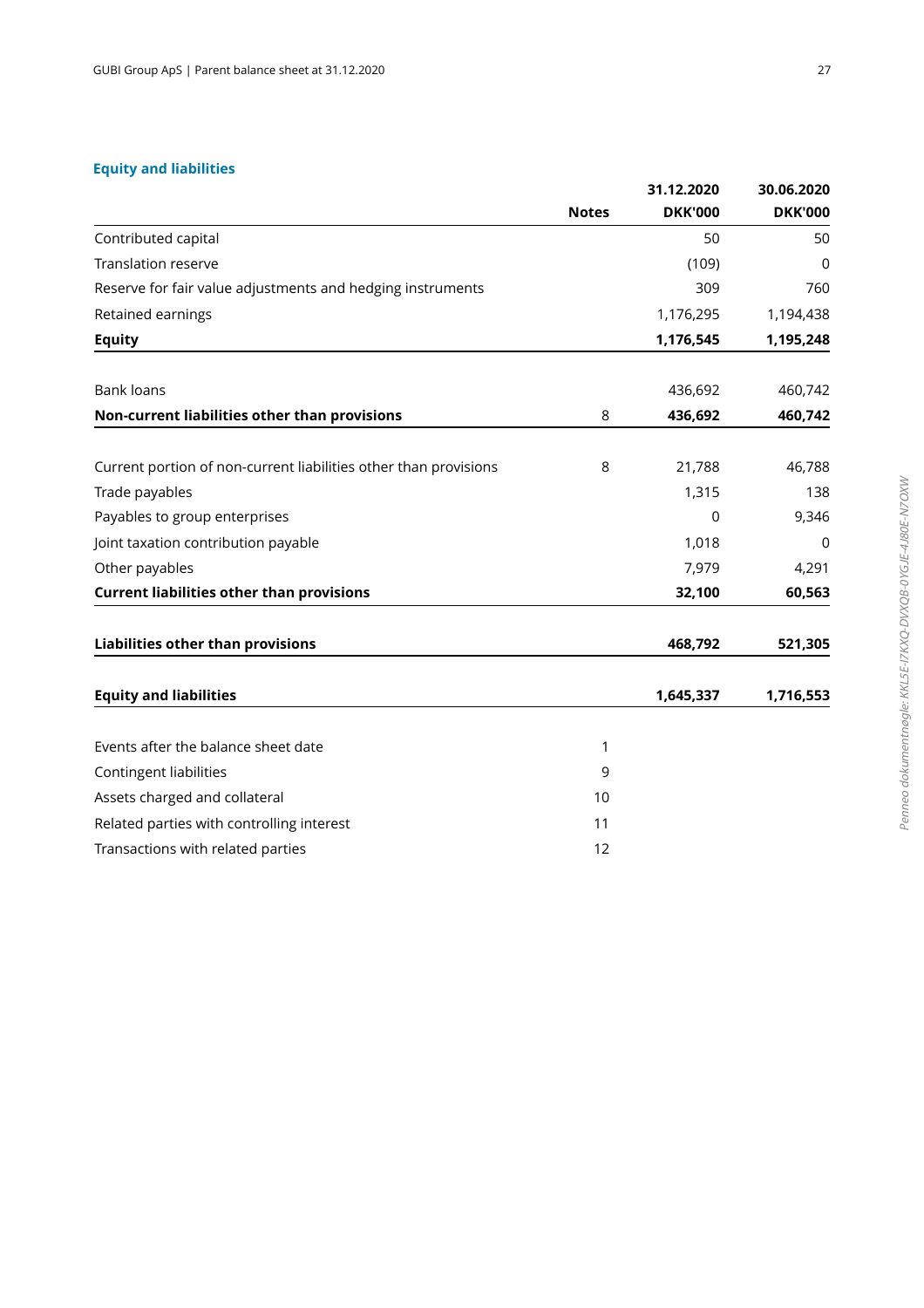## **Parent statement of changes in equity for 2020**

|                                                  | Contributed<br>capital<br><b>DKK'000</b> | <b>Translation</b><br>reserve<br><b>DKK'000</b> | <b>Reserve for</b><br>fair value<br>adjustments<br>of hedging<br>instruments<br><b>DKK'000</b> | <b>Retained</b><br>earnings<br><b>DKK'000</b> | Total<br><b>DKK'000</b> |
|--------------------------------------------------|------------------------------------------|-------------------------------------------------|------------------------------------------------------------------------------------------------|-----------------------------------------------|-------------------------|
| Equity beginning of year                         | 50                                       | 0                                               | 0                                                                                              | 1,195,198                                     | 1,195,248               |
| Exchange rate adjustments                        | 0                                        | (109)                                           | 0                                                                                              | 0                                             | (109)                   |
| Fair value adjustments of<br>hedging instruments | 0                                        | 0                                               | 396                                                                                            | 0                                             | 396                     |
| Tax of entries on equity                         | 0                                        | 0                                               | (87)                                                                                           | 0                                             | (87)                    |
| Profit/loss for the year                         | 0                                        | 0                                               | 0                                                                                              | (18,903)                                      | (18,903)                |
| <b>Equity end of year</b>                        | 50                                       | (109)                                           | 309                                                                                            | 1,176,295                                     | 1,176,545               |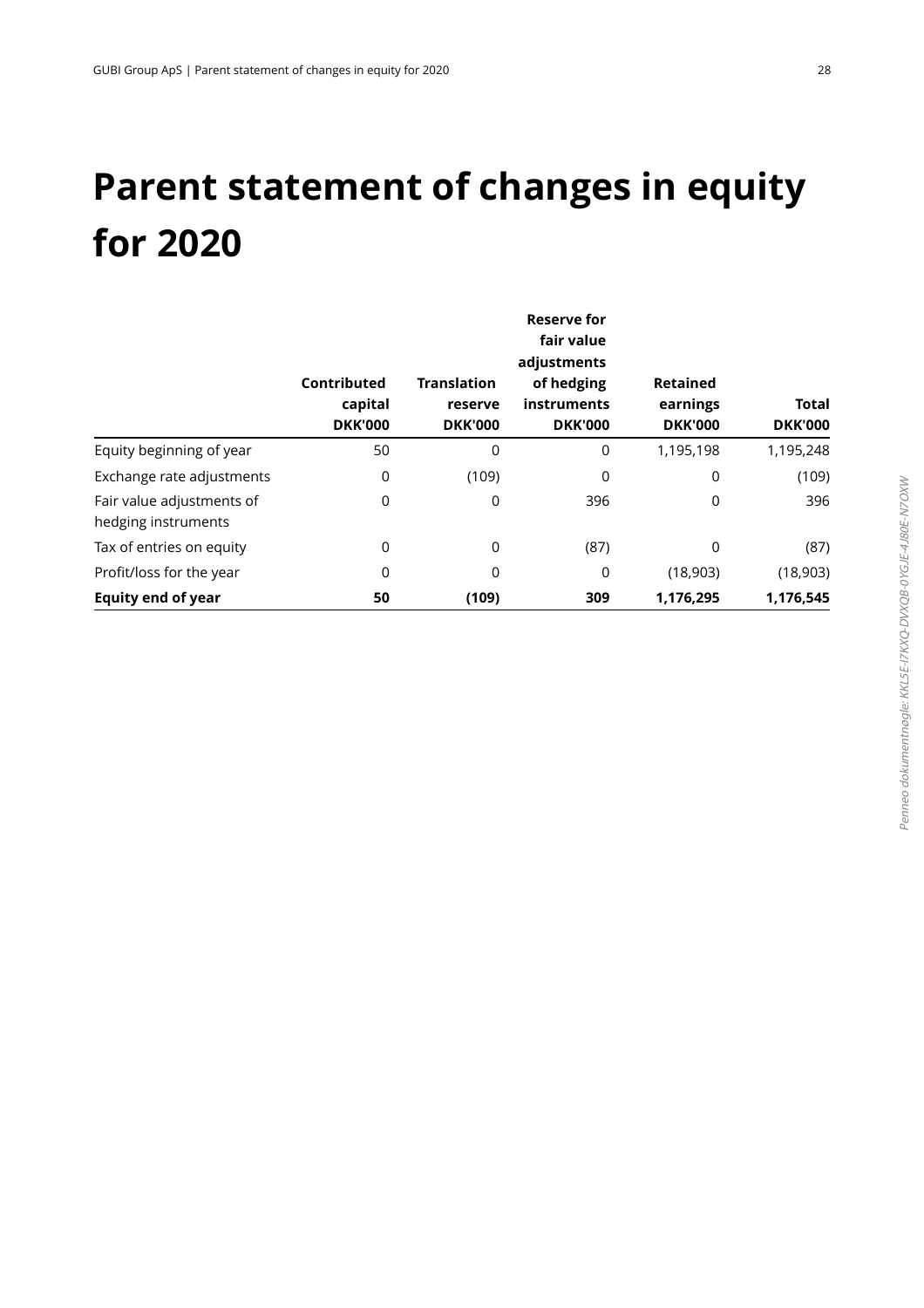## **Notes to parent financial statements**

### **1 Events after the balance sheet date**

Management noted that the worldwide Covid-19 outbreak is still affecting the Company's performance in most markets. However, it is not possible for management at the time of financial reporting to further quantify the effect, as it will depend on the duration and extent of the virus outbreak and implementation of vaccine programs.

 No other events have occurred after the balance sheet date to this date, which would influence the evaluation of this annual report.

### **2 Staff costs**

| <b>DKK'000</b><br>Wages and salaries<br>8,027<br>Other social security costs<br>47<br>8,074<br>7<br>Average number of full-time employees<br>2020<br>6 months<br><b>DKK'000</b><br>Financial expenses from group enterprises<br>211<br>Other interest expenses<br>11,819<br>24,891<br>Exchange rate adjustments<br>33<br>1<br>12,063<br>2020<br>2019/20<br>12 months<br>6 months<br><b>DKK'000</b><br>Current tax<br>(1,442)<br>297<br>Adjustment concerning previous years<br>0<br>(1, 145)<br>2020<br>6 months<br><b>DKK'000</b><br>Retained earnings<br>(18,903)<br>(18, 903) | <b>2 Staff costs</b>                              | 2020<br>6 months | 2019/20<br>12 months                   |
|----------------------------------------------------------------------------------------------------------------------------------------------------------------------------------------------------------------------------------------------------------------------------------------------------------------------------------------------------------------------------------------------------------------------------------------------------------------------------------------------------------------------------------------------------------------------------------|---------------------------------------------------|------------------|----------------------------------------|
|                                                                                                                                                                                                                                                                                                                                                                                                                                                                                                                                                                                  |                                                   |                  | <b>DKK'000</b>                         |
|                                                                                                                                                                                                                                                                                                                                                                                                                                                                                                                                                                                  |                                                   |                  | 11,179                                 |
|                                                                                                                                                                                                                                                                                                                                                                                                                                                                                                                                                                                  |                                                   |                  | 57                                     |
|                                                                                                                                                                                                                                                                                                                                                                                                                                                                                                                                                                                  |                                                   |                  | 11,236                                 |
|                                                                                                                                                                                                                                                                                                                                                                                                                                                                                                                                                                                  |                                                   |                  | 7                                      |
|                                                                                                                                                                                                                                                                                                                                                                                                                                                                                                                                                                                  | <b>3 Other financial expenses</b>                 |                  | 2019/20<br>12 months<br><b>DKK'000</b> |
|                                                                                                                                                                                                                                                                                                                                                                                                                                                                                                                                                                                  |                                                   |                  | 104                                    |
|                                                                                                                                                                                                                                                                                                                                                                                                                                                                                                                                                                                  |                                                   |                  |                                        |
|                                                                                                                                                                                                                                                                                                                                                                                                                                                                                                                                                                                  |                                                   |                  |                                        |
|                                                                                                                                                                                                                                                                                                                                                                                                                                                                                                                                                                                  |                                                   |                  | 24,996                                 |
|                                                                                                                                                                                                                                                                                                                                                                                                                                                                                                                                                                                  | 4 Tax on profit/loss for the year                 |                  | <b>DKK'000</b>                         |
|                                                                                                                                                                                                                                                                                                                                                                                                                                                                                                                                                                                  |                                                   |                  | (5,872)                                |
|                                                                                                                                                                                                                                                                                                                                                                                                                                                                                                                                                                                  |                                                   |                  |                                        |
|                                                                                                                                                                                                                                                                                                                                                                                                                                                                                                                                                                                  |                                                   |                  | (5, 872)                               |
|                                                                                                                                                                                                                                                                                                                                                                                                                                                                                                                                                                                  | <b>5 Proposed distribution of profit and loss</b> |                  | 2019/20<br>12 months<br><b>DKK'000</b> |
|                                                                                                                                                                                                                                                                                                                                                                                                                                                                                                                                                                                  |                                                   |                  | (43, 146)                              |
|                                                                                                                                                                                                                                                                                                                                                                                                                                                                                                                                                                                  |                                                   |                  | (43, 146)                              |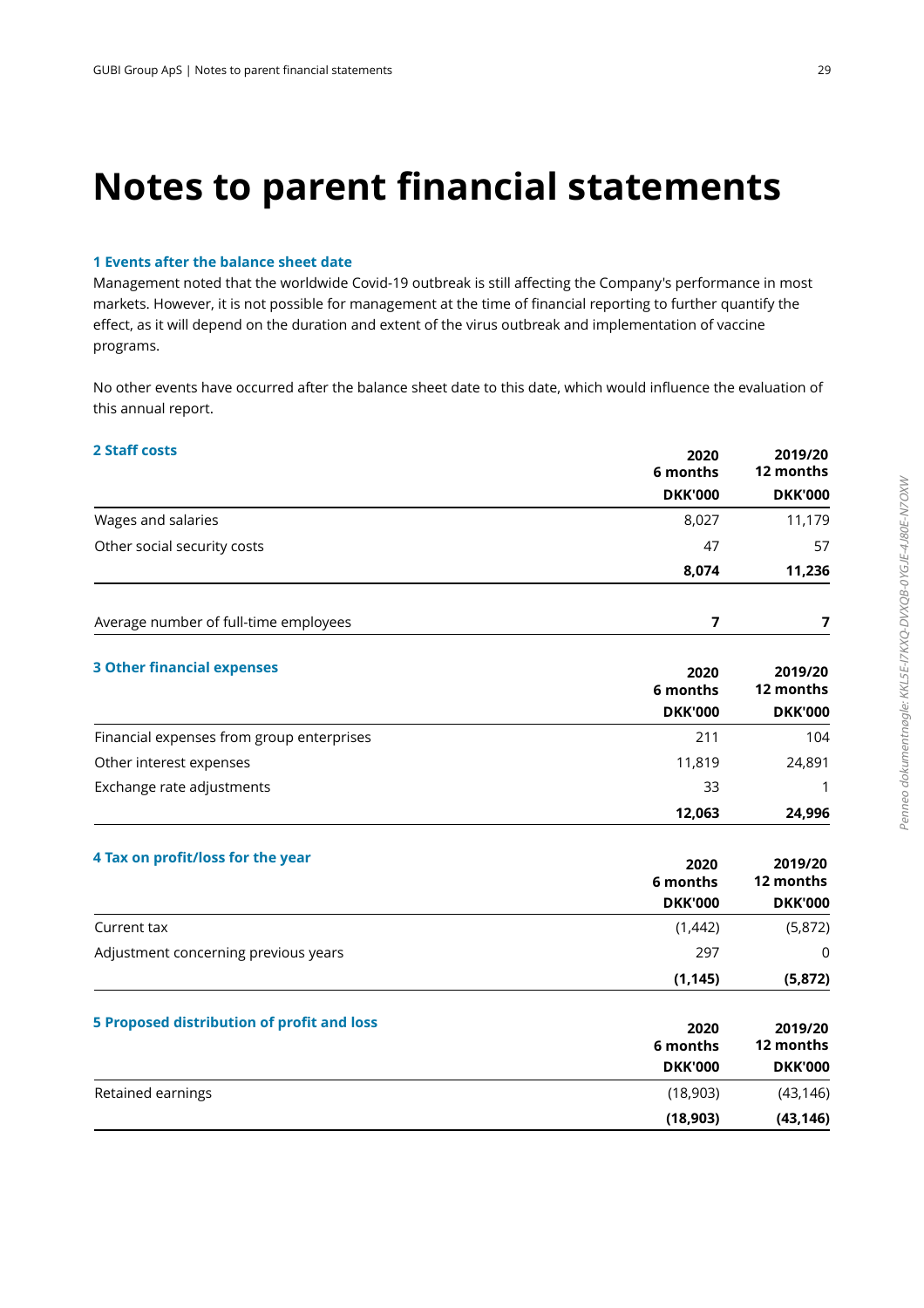### **6 Fixed asset investments**

|                                     | Investments in |
|-------------------------------------|----------------|
|                                     | group          |
|                                     | enterprises    |
|                                     | <b>DKK'000</b> |
| Cost beginning of year              | 1,837,438      |
| Cost end of year                    | 1,837,438      |
| Impairment losses beginning of year | (154, 927)     |
| Exchange rate adjustments           | (109)          |
| Amortisation of goodwill            | (45, 255)      |
| Share of profit/loss for the year   | 36,655         |
| Dividend                            | (40,000)       |
| Impairment losses end of year       | (203, 636)     |
| Carrying amount end of year         | 1,633,802      |

A specification of investments in subsidiaries is evident from the notes to the consolidated financial statements.

Group enterprises contains goodwill which amounts to DKK 1,584 thousand.

### **Deferred tax7**

|                               | 31.12.2020     | 30.06.2020     |  |
|-------------------------------|----------------|----------------|--|
| Changes during the year       | <b>DKK'000</b> | <b>DKK'000</b> |  |
| Beginning of year             | 430            | 644            |  |
| Recognised directly in equity | (87)           | (214)          |  |
| End of year                   | 343            | 430            |  |

Deferred tax relates to intangible assets, property, plant and equipment, inventories and other provisions.

Deferred tax assets, including the tax value of tax-deductible tax loss carryforwards, are recognized in the balance sheet at the value which the asset is expected to be realised.

### **Non-current liabilities other than provisions8**

|            |                |                                          | Due after                        |  |
|------------|----------------|------------------------------------------|----------------------------------|--|
|            |                | Due within 12 Due within 12 more than 12 |                                  |  |
|            | months         | months<br>2019/20<br><b>DKK'000</b>      | months<br>2020<br><b>DKK'000</b> |  |
|            | 2020           |                                          |                                  |  |
|            | <b>DKK'000</b> |                                          |                                  |  |
| Bank loans | 21,788         | 46.788                                   | 436,692                          |  |
|            | 21,788         | 46,788                                   | 436,692                          |  |

All debt is due whitin five years.

 With Nordea, the company has entered into an interest rate swap, which means that interest on a significant part of the bank debt is fixed until 2022.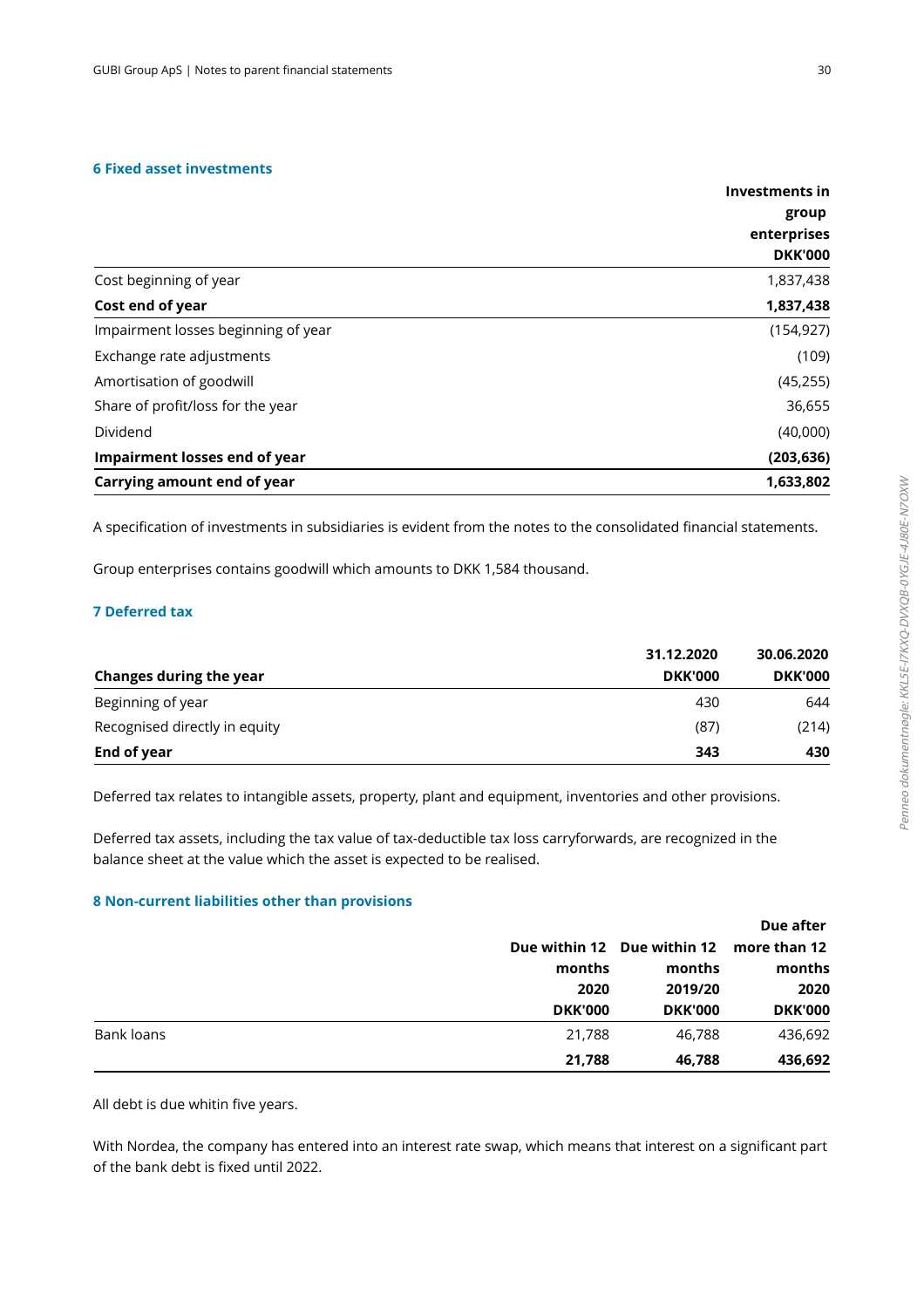#### **9 Contingent liabilities**

The Entity participates in a Danish joint taxation arrangement in which AX V Gubi Holding III ApS serves as the administration company. According to the joint taxation provisions of the Danish Corporation Tax Act, the Entity is therefore liable for income taxes etc. for the jointly taxed entities, and also for obligations, if any, relating to the withholding of tax on interest, royalties and dividends for the jointly taxed entities. The jointly taxed entities' total known net liability under the joint taxation arrangement is disclosed in the administration company's financial statements.

### **10 Assets charged and collateral**

In an agreement with Nordea Denmark The Company has posted pledge ban for simple claims arising from sales and services, stocks of raw material, semi-finished goods and finished goods, corporate mortgages from leased premises, operation equipment and operating materials, debt collateral, movables from motor vehicles etc.

### **11 Related parties with controlling interest**

Related parties with controlling interest in Gubi Group A/S: AX Gubi Holding I ApS, Klubiensvej 7, 2150 Nordhavn (immidiate parent company) AX Gubi Holding II ApS, Klubiensvej 7, 2150 Nordhavn AX Gubi Holding III ApS, Sankt Annæ Plads 10, 1250 Copenhagen Axcel V K/S, c/o Bruun & Hjejle, Noergade 21, 1165 Copenhagen (ultimate parent company)

### **12 Non-arm's length related party transactions**

Only non-arm's length related party transactions are disclosed in the annual report. No such transactions were conducted during the financial year.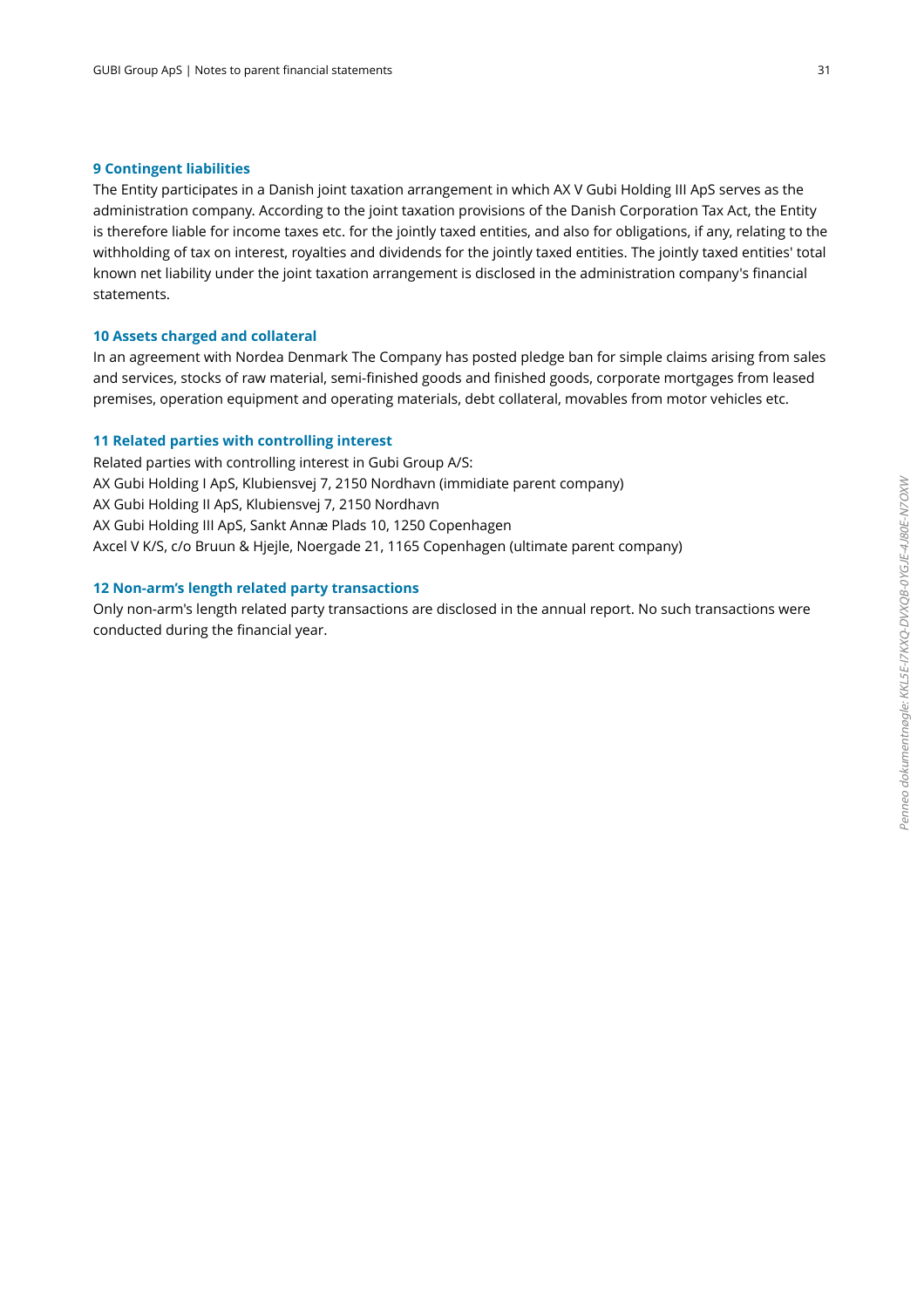### **Accounting policies**

### **Reporting class**

This annual report has been presented in accordance with the provisions of the Danish Financial Statements Act governing reporting class C enterprises (large).

The accounting policies applied to these consolidated financial statements and parent financial statements are consistent with those applied last year.

### **Non-comparability**

The Company has changed the financial year, consequently the comparison figures contain twelve months (1.7.2019 - 30.06.2020) and the current figures contains six months (1.7.2020 - 31.12.2020). Therefore the two periods can not be directly compared.

### **Recognition and measurement**

Assets are recognised in the balance sheet when it is probable as a result of a prior event that future economic benefits will flow to the Entity, and the value of the asset can be measured reliably.

 Liabilities are recognised in the balance sheet when the Entity has a legal or constructive obligation as a result of a prior event, and it is probable that future economic benefits will flow out of the Entity, and the value of the liability can be measured reliably.

 On initial recognition, assets and liabilities are measured at cost. Measurement subsequent to initial recognition is effected as described below for each financial statement item.

 Anticipated risks and losses that arise before the time of presentation of the annual report and that confirm or invalidate affairs and conditions existing at the balance sheet date are considered at recognition and measurement.

 Income is recognised in the income statement when earned, whereas costs are recognised by the amounts attributable to this financial year.

### **Consolidated financial statements**

The consolidated financial statements comprise the Parent and the group enterprises (subsidiaries) that are controlled by the Parent. Control is achieved by the Parent, either directly or indirectly, holding more than 50% of the voting rights or in any other way possibly or actually exercising controlling influence.

### **Basis of consolidation**

The consolidated financial statements are prepared on the basis of the financial statements of the Parent and its subsidiaries. The consolidated financial statements are prepared by combining uniform items. On consolidation, intra-group income and expenses, intra-group accounts and dividends as well as profits and losses on transactions between the consolidated enterprises are eliminated. The financial statements used for consolidation have been prepared applying the Group's accounting policies.

Subsidiaries' financial statement items are recognised in full in the consolidated financial statements.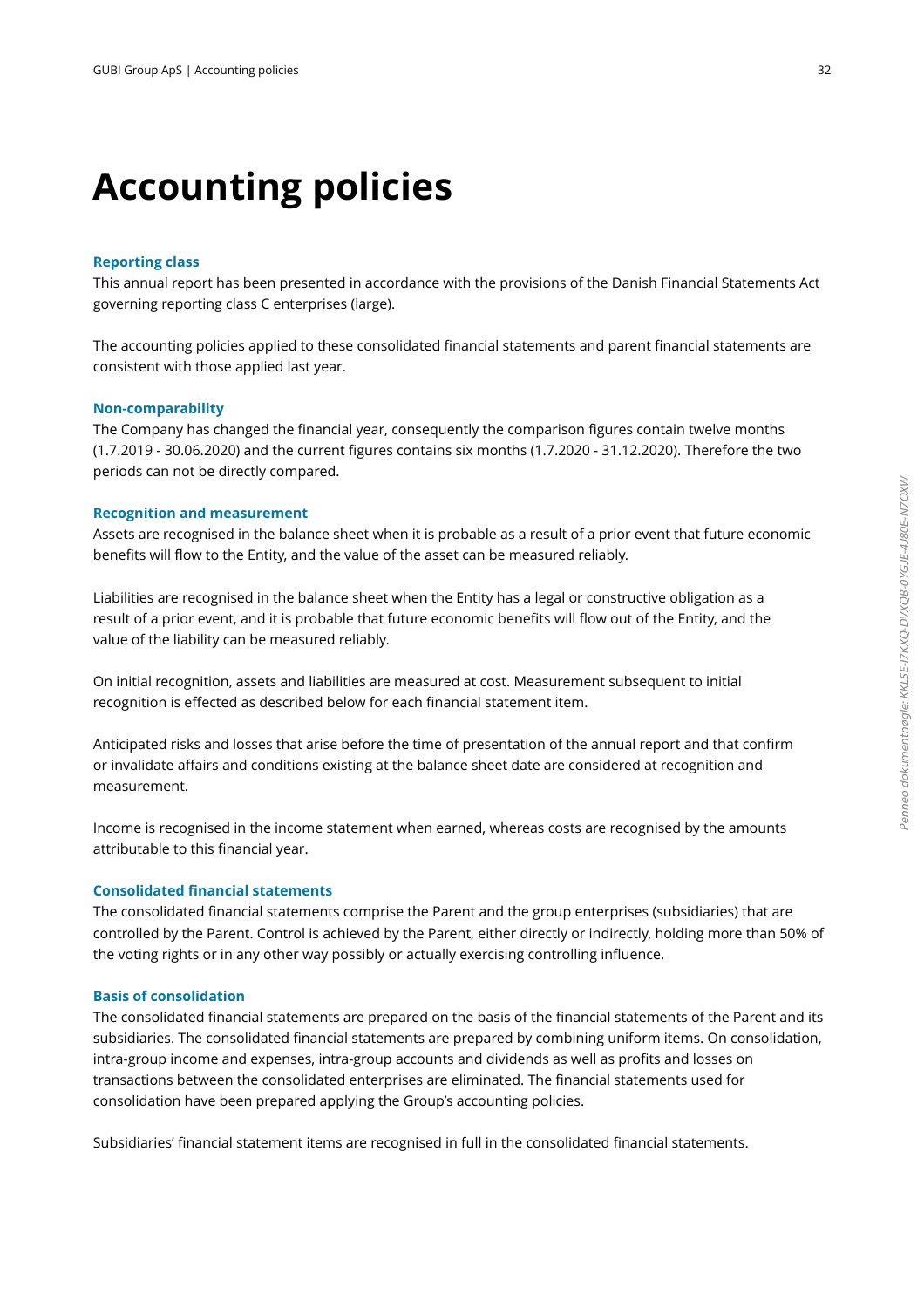### **Foreign currency translation**

On initial recognition, foreign currency transactions are translated applying the exchange rate at the transaction date. Receivables, payables and other monetary items denominated in foreign currencies that have not been settled at the balance sheet date are translated using the exchange rate at the balance sheet date. Exchange differences that arise between the rate at the transaction date and the rate in effect at the payment date, or the rate at the balance sheet date, are recognised in the income statement as financial income or financial expenses. Property, plant and equipment, intangible assets, inventories and other non-monetary assets that have been purchased in foreign currencies are translated using historical rates.

 When recognising foreign subsidiaries and associates that are independent entities, the income statements are translated at average exchange rates for the months that do not significantly deviate from the rates at the transaction date. Balance sheet items are translated using the exchange rates at the balance sheet date.

 Exchange adjustments of outstanding accounts with independent foreign subsidiaries, which are considered part of the total investment in the subsidiary in question, are classified directly as equity.

### **Derivative financial instruments**

On initial recognition in the balance sheet, derivative financial instruments are measured at cost and subsequently at fair value. Derivative financial instruments are recognised under other receivables or other payables.

### **Income statement**

### **Revenue**

Revenue from the sale of manufactured goods and goods for resale is recognised in the income statement when delivery is made and risk has passed to the buyer. Revenue is recognised net of VAT, duties and sales discounts and is measured at fair value of the consideration fixed.

### **Other operating income**

Other operating income comprises income of a secondary nature as viewed in relation to the Entity's primary activities.

### **Cost of sales**

Cost of sales comprises goods consumed in the financial year measured at cost, adjusted for ordinaryinventory writedowns.

### **Other external expenses**

Other external expenses include expenses relating to the Entity's ordinary activities, including expenses for premises, stationery and office supplies, marketing costs, etc. This item also includes writedowns of receivables recognised in current assets.

### **Staff costs**

Staff costs comprise wages and salaries, and social security contributions, pension contributions, etc . for entity staff.

### **Depreciation, amortisation and impairment losses**

Depreciation, amortisation and impairment losses relating to property, plant and equipment and intangible assets comprise depreciation, amortisation and impairment losses for the financial year, and gains and losses from the sale of intangible assets and property, plant and equipment.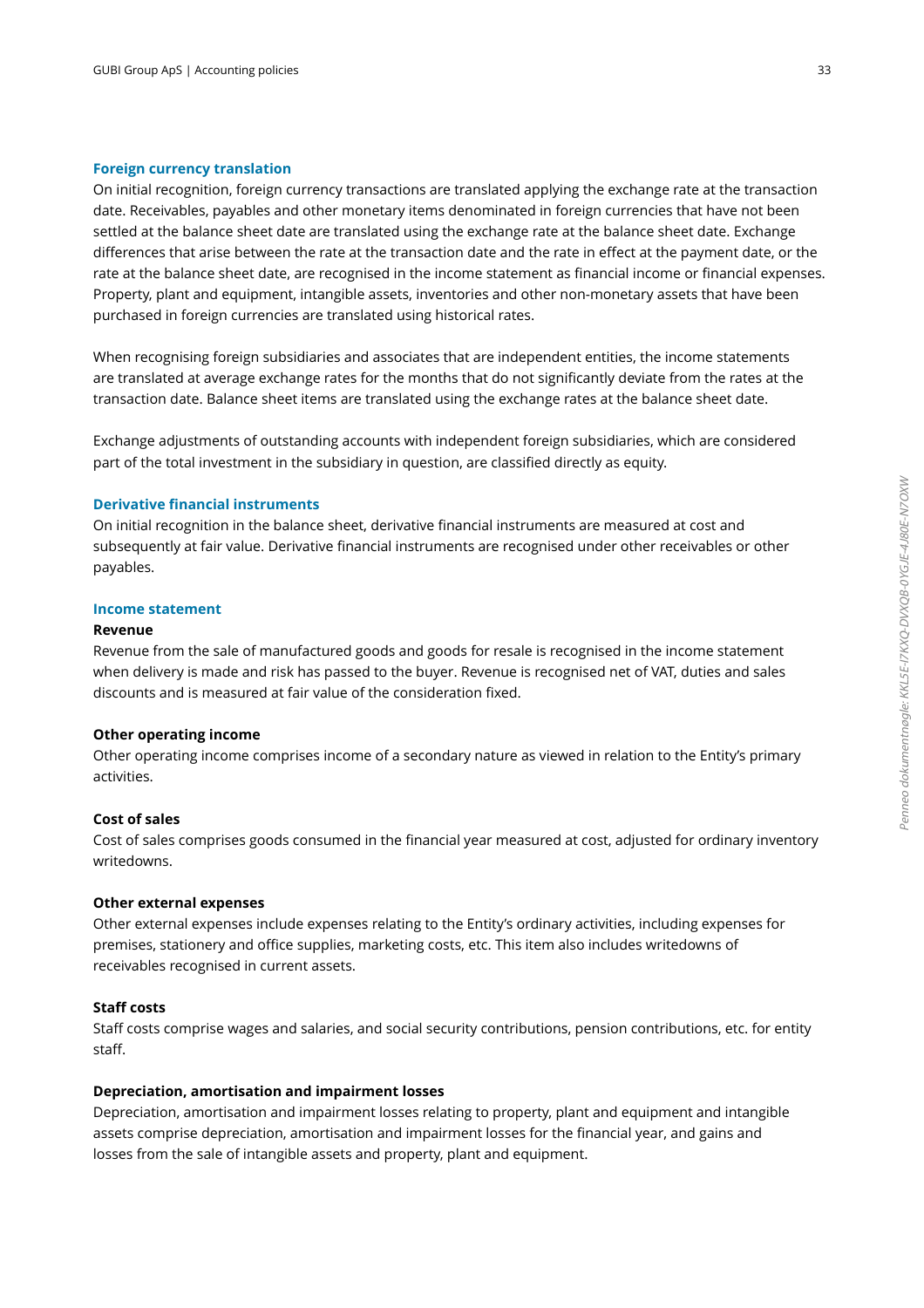### **Income from investments in group enterprises**

Income from investments in group enterprises comprises the pro rata share of the individual enterprises' profit/loss after full elimination of intra-group profits or losses.

### **Other financial income**

Other financial income comprises dividends etc received on other investments, interest income, including interest income on receivables from group enterprises, net capital or exchange gains on securities, payables and transactions in foreign currencies, amortisation of financial assets as well as tax relief under the Danish Tax Prepayment Scheme etc.

### **Other financial expenses**

Other financial expenses comprise interest expenses, including interest expenses on payables to group enterprises, net capital or exchange losses on securities, payables and transactions in foreign currencies, amortisation of financial liabilities as well as tax surcharge under the Danish Tax Prepayment Scheme etc.

### **Tax on profit/loss for the year**

Tax for the year, which consists of current tax for the year and changes in deferred tax, is recognised in the income statement by the portion attributable to the profit for the year and recognised directly in equity by the portion attributable to entries directly in equity.

The Entity is jointly taxed with all Danish group enterprises. The current Danish income tax is allocated among the jointly taxed entities proportionally to their taxable income (full allocation with a refund concerning tax losses).

### **Balance sheet**

### **Goodwill**

Goodwill is the positive difference between cost and fair value of assets and liabilities arising from acquisitions. Goodwill is amortised straight-line over its estimated useful life, which is fixed based on the experience gained by Management for each business area. For one amount of goodwill, it has not been possible to estimate useful life reliably, for which reason such useful life has been set at 20 years. For other amounts of goodwill, useful life has been determined based on an assessment of whether the enterprises are strategically acquired enterprises with a strong market position and a long-term earnings profile and whether the amount of goodwill includes intangible resources of a temporary nature that cannot be separated and recognised as separate assets. Useful lives are reassessed annually. The amortisation periods used are 20 years.

Goodwill is written down to the lower of recoverable amount and carrying amount.

### **Intellectual property rights etc.**

Intellectual property rights etc. comprise development projects completed and in progress with related intellectual property rights, acquired intellectual property rights and prepayments for intangible assets.

Development projects on clearly defined and identifiable products and processes, for which the technical rate of utilisation, adequate resources and a potential future market or development opportunity in the enterprise can be established, and where the intention is to manufacture, market or apply the product or process in question, are recognised as intangible assets. Other development costs are recognised as costs in the income statement as incurred. When recognising development projects as intangible assets, an amount equalling the costs incurred less deferred tax is taken to equity under reserve for development costs that is reduced as the development projects are amortised and written down.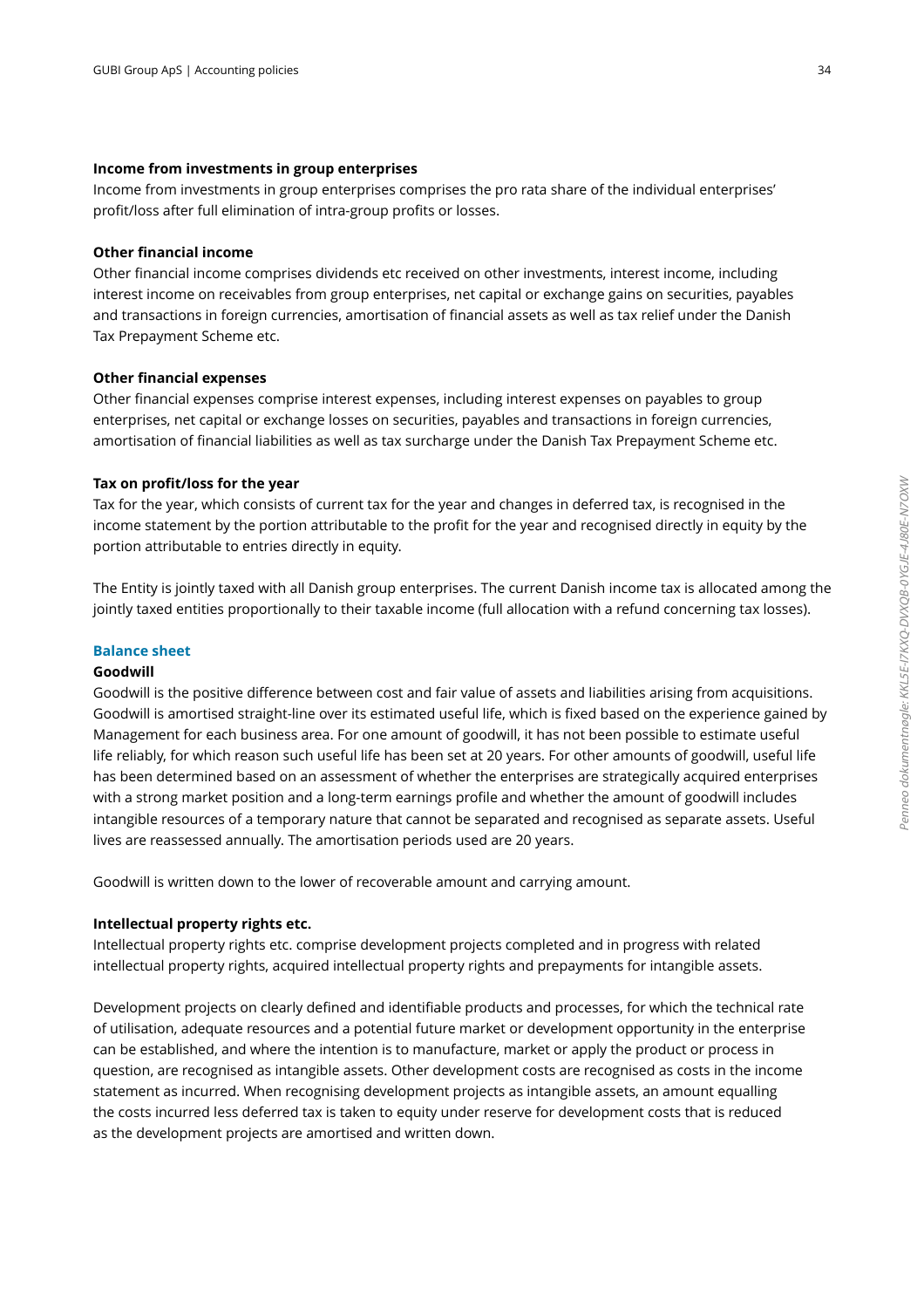The cost of development projects comprises costs such as salaries and amortisation that are directly and indirectly attributable to the development projects.

 Indirect production costs in the form of indirectly attributable staff costs and amortisation of intangible assets and depreciation on property, plant and equipment used in the development process are recognised in cost based on time spent on each project.

 Completed development projects are amortised on a straight-line basis using their estimated useful lives which are determined based on a specific assessment of each development project. If the useful life cannot be estimated reliably, it is fixed at 3 years. For development projects protected by intellectual property rights, the maximum period of amortisation is the remaining duration of the relevant rights. The amortisation periods used are 3 years.

Intellectual property rights acquired are measured at cost less accumulated amortisation. Patents are amortised on a straight-line basis over their remaining duration, and licences are amortised on a straight-line basis over the term of the agreement.

Intellectual property rights etc. are written down to the lower of recoverable amount and carrying amount.

### **Property, plant and equipment**

Land and buildings, plant and machinery, and other fixtures and fittings, tools and equipment are measured at cost less accumulated depreciation and impairment losses. Land is not depreciated.

 Cost comprises the acquisition price, costs directly attributable to the acquisition and preparation costs of the asset until the time when it is ready to be put into operation.

 Indirect production costs in the form of indirectly attributable staff costs and amortisation of intangible assets and depreciation on property, plant and equipment used in the manufacturing process are recognisedin cost based on time spent on each asset.

 The basis of depreciation is cost less estimated residual value after the end of useful life. Straight-line depreciation is made on the basis of the following estimated useful lives of the assets:

| Plant and machinery                              | 5 years   |
|--------------------------------------------------|-----------|
| Other fixtures and fittings, tools and equipment | 3-5 years |
| Property                                         | 5 years   |

Estimated useful lives and residual values are reassessed annually.

 Items of property, plant and equipment are written down to the lower of recoverable amount and carrying amount.

### **Investments in group enterprises**

Investments in group enterprises are recognised and measured in the parent financial statements according to the equity method. This means that investments are measured at the pro rata share of the enterprises' equity value plus unamortised goodwill and plus or minus unrealised intra-group profits or losses. Reference is made to the above section on business combinations for more details about the accounting policies applied to acquisitions of investments in group enterprises.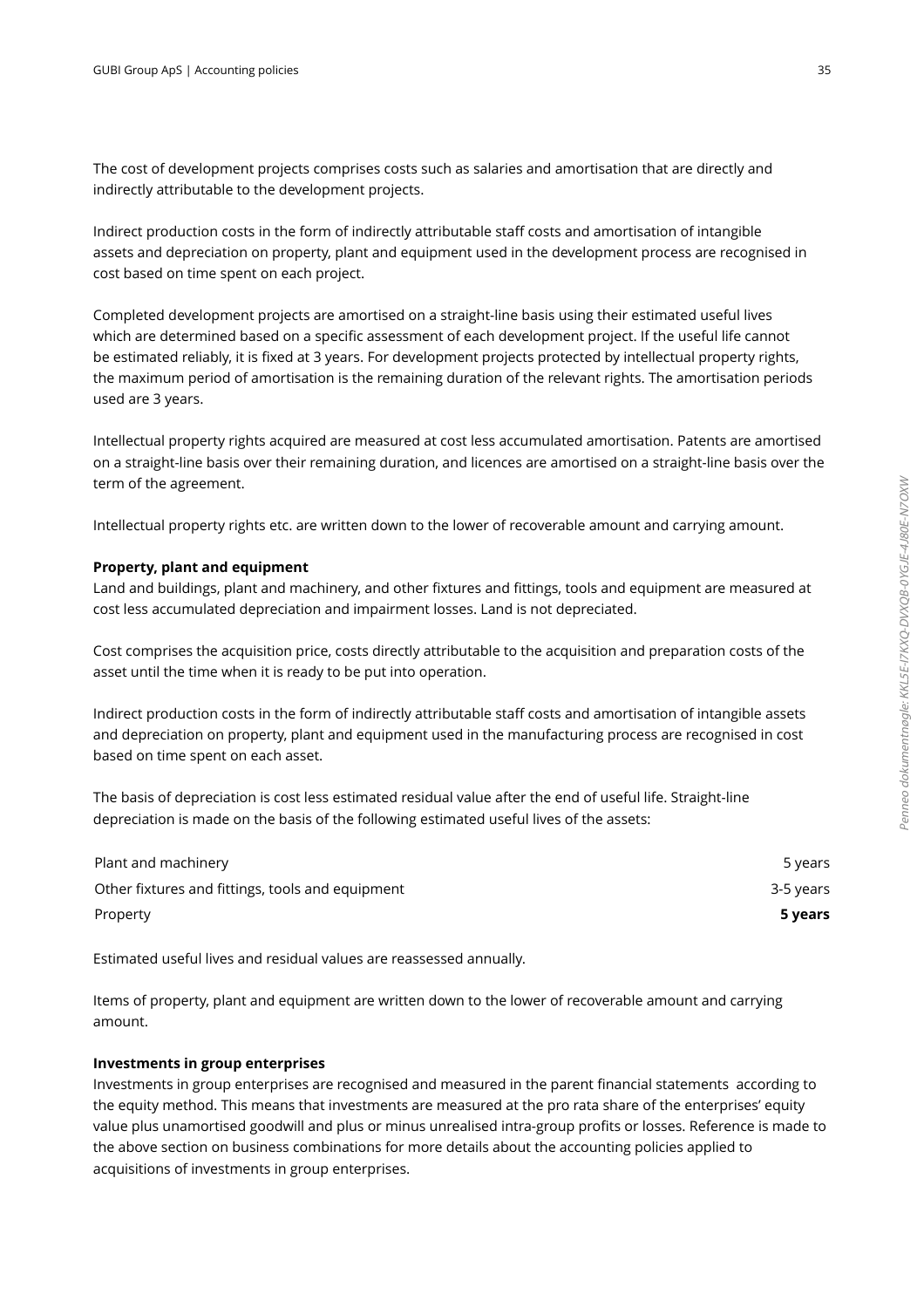Group enterprises with negative equity value are measured at DKK 0. Any receivables from these enterprises are written down to net realisable value based on a specific assessment. If the Parent has a legal or constructive obligation to cover the liabilities of the relevant enterprise, and it is probable that such obligation will involve a loss, a provision is recognised that is measured at present value of the costs necessary to settle the obligations at the balance sheet date.

 Upon distribution of profit or loss, net revaluation of investments in group enterprises is transferred to reserve for net revaluation according to the equity method in equity.

Goodwill is the difference between cost of investments and fair value of the pro rata share of assets and liabilities arising from acquisitions. Goodwill is amortised straight-line over its estimated useful life, which is fixed based on the experience gained by Management for each business area. For one amount of goodwill, it has not been possible to estimate useful life reliably, for which reason such useful life has been set at 20 years. For other amounts of goodwill, useful life has been determined based on an assessment of whether the enterprises are strategically acquired enterprises with a strong market position and a long-term earnings profile and whether the amount of goodwill includes intangible resources of a temporary nature that cannot be separated and recognised as separate assets. Useful lives are reassessed annually. The amortisation periods used are 20 years.

Investments in group enterprises are written down to the lower of recoverable amount and carrying amount.

### **Inventories**

Inventories are measured at the lower of cost using the FIFO method and net realisable value.

 Cost consists of purchase price plus delivery costs. Cost of manufactured goods and work in progress consists of costs of raw materials, consumables, direct labour costs and indirect production costs.

Indirect production costs comprise indirect materials and labour costs, costs of maintenance of, depreciation on and impairment losses relating to machinery, factory buildings and equipment used in the manufacturing process, and costs of factory administration and management. Finance costs are not included in cost.

 The net realisable value of inventories is calculated as the estimated selling price less completion costs and costs incurred to execute sale.

### **Receivables**

Receivables are measured at amortised cost, usually equalling nominal value, less writedowns for bad and doubtful debts.

### **Deferred tax**

Deferred tax is recognised on all temporary differences between the carrying amount and the tax-based value of assets and liabilities, for which the tax-based value is calculated based on the planned use of each asset.

 However, no deferred tax is recognised for amortisation of goodwill disallowed for tax purposes and temporary differences arising at the date of acquisition that do not result from a business combination and that do not have any effect on profit or loss or on taxable income. Deferred tax assets, including the tax base of tax loss carryforwards, are recognised in the balance sheet at their estimated realisable value, either as a set-off against deferred tax liabilities or as net tax assets.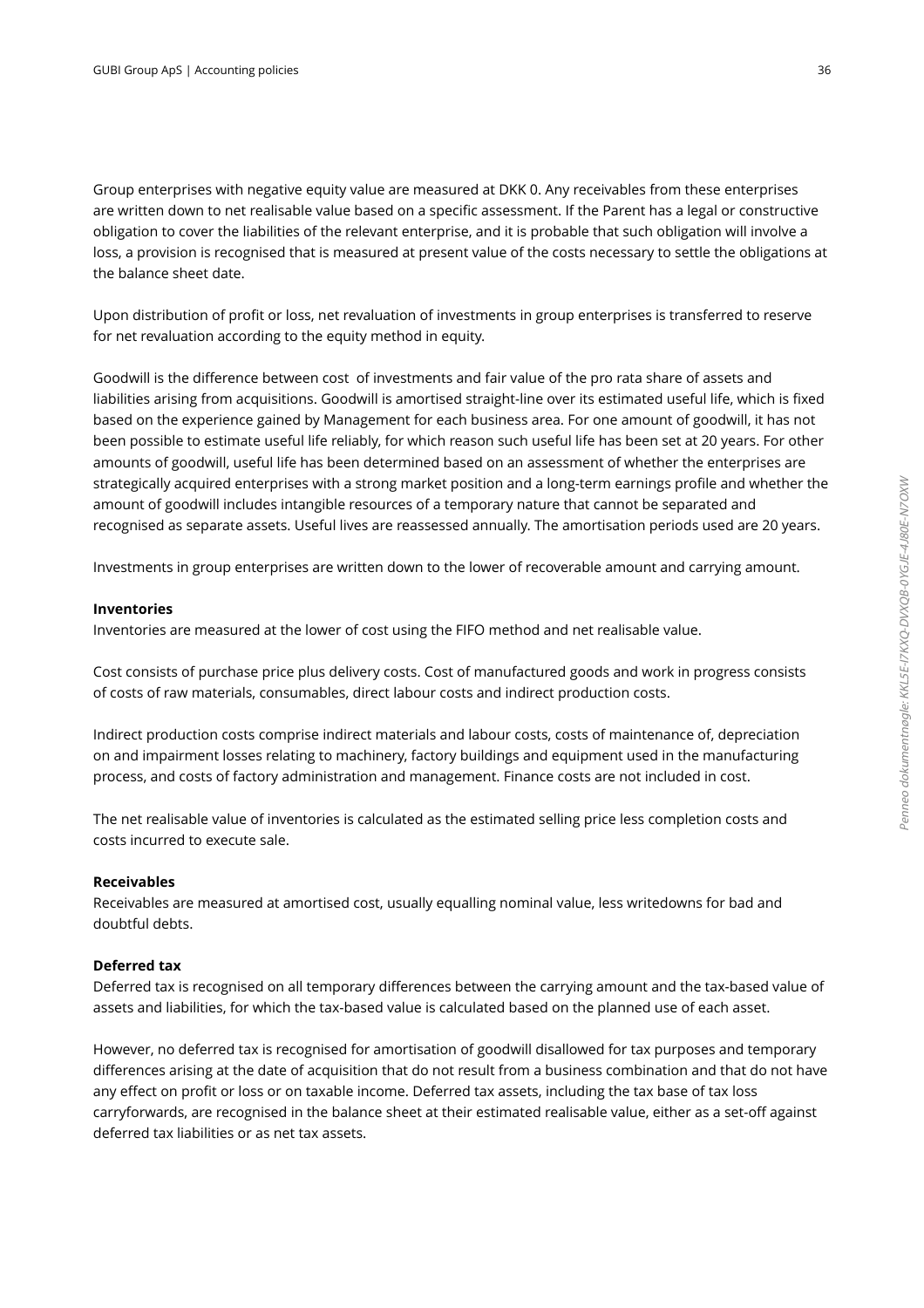### **Joint taxation contributions payable or receivable**

Current joint taxation contributions payable or receivable are recognised in the balance sheet, stated as tax computed on this year's taxable income, adjusted for prepaid tax or tax losses, joint taxation contributions receivable are only recognised if such losses are expected to be used under the joint taxation arrangement.

### **Prepayments**

Prepayments comprise incurred costs relating to subsequent financial years. Prepayments are measured at cost.

### **Cash**

Cash comprises cash in hand and bank deposits.

### **Other provisions**

Provisions comprise provisions for warranty and provisions for fairness. Provisions for warranty are obligations to repair products within the warranty period, whereas provisions for fairness are obligations to repair products after the end of the warranty period.

### **Other financial liabilities**

Other financial liabilities are measured at amortised cost, which usually corresponds to nominal value.

### **Prepayments received from customers**

Prepayments received from customers comprise amounts received from customers prior to delivery of the goods agreed or completion of the service agreed.

### **Tax payable or receivable**

Current joint taxation contributions payable or receivables are recognised in the balance sheet, states as tax computed on this year's taxable income, adjusted for prepaid tax. For tax losses, joint taxation contributions receivable are only recognised if such losses are expected to be used under the joint taxation agreement.

### **Cash flow statement**

Referring to section 86(4) of the Danish Financial Statements Act, the Entity has not prepared any cash flow statement as such statement is prepared by the higher-level group.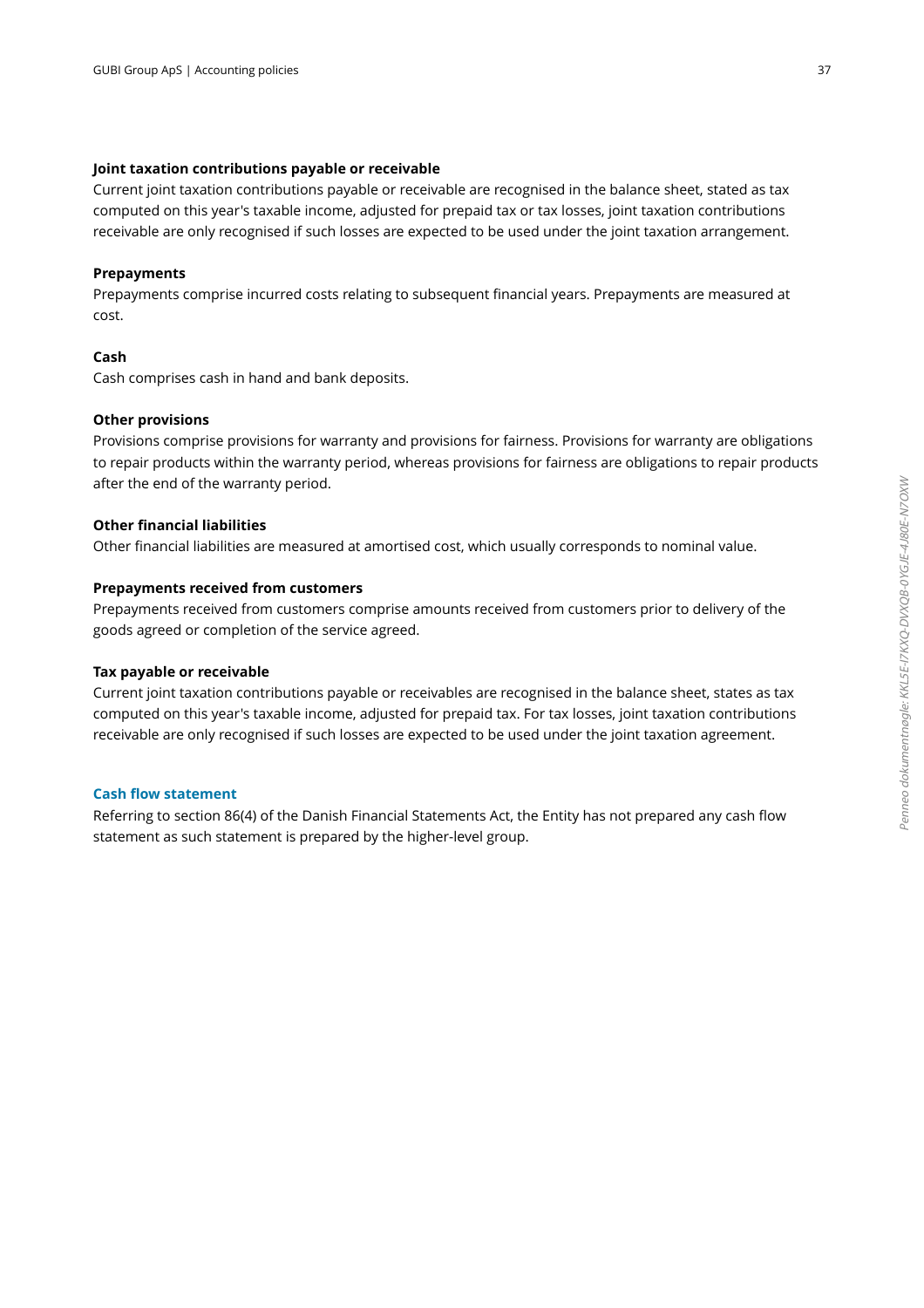## **PENN30**

*Underskrifterne i dette dokument er juridisk bindende. Dokumentet er underskrevet via Penneo™ sikker digital underskrift*. Underskrivernes identiteter er blevet registereret, og informationerne er listet herunder.

"Med min underskrift bekræfter jeg indholdet og alle datoer i dette dokument."

| Asbjørn Mosgaard Hyldgaard<br>Bestyrelsesmedlem<br>Serienummer: PID:9208-2002-2-717553254214<br>$IP: 2.104$ . $xxxx$<br>2021-03-05 07:03:46Z | NEM ID <b>V</b> | Henriette Schütze<br><b>Direktionsmedlem</b><br>Serienummer: PID:9208-2002-2-078988777669<br>IP: 87.60.xxx.xxx<br>2021-03-05 07:43:05Z     | NEM ID <b>N</b> |
|----------------------------------------------------------------------------------------------------------------------------------------------|-----------------|--------------------------------------------------------------------------------------------------------------------------------------------|-----------------|
| <b>Lars Cordt</b><br>Bestyrelsesmedlem<br>Serienummer: PID:9208-2002-2-184567700061<br>IP: 87.50. xxx. xxx<br>2021-03-05 08:05:36Z           | $\sim$ ID M3N   | <b>Bill Haudal Pedersen</b><br><b>Revisor</b><br>Serienummer: PID:9208-2002-2-171332147953<br>IP: 93.164.xxx.xxx<br>2021-03-05 08:17:57Z   | I M3N           |
| <b>Hans Tauby</b><br>Revisor<br>Serienummer: PID:9208-2002-2-842463374862<br>IP: 83.151.xxx.xxx<br>2021-03-05 10:19:35Z                      | NEM ID <b>M</b> | <b>Jacob Gudmund Olsen</b><br>Bestyrelsesmedlem<br>Serienummer: PID:9208-2002-2-170547382666<br>IP: 80.166.xxx.xxx<br>2021-03-05 11:12:06Z | <b>NEM ID</b>   |
| <b>Hans Christian Galst</b><br>Bestyrelsesmedlem<br>Serienummer: PID:9208-2002-2-416934362955<br>IP: 89.233.xxx.xxx<br>2021-03-05 12:50:27Z  | <b>NEM ID</b>   | <b>Tue Mantoni</b><br>Bestyrelsesmedlem<br>Serienummer: PID:9208-2002-2-494258563662<br>IP: 83.89.xxx.xxx<br>2021-03-05 22:40:59Z          | NEM ID          |

Dette dokument er underskrevet digitalt via **Penneo.com**. Signeringsbeviserne i dokumentet er sikret og valideret ved anvendelse af den matematiske hashværdi af det originale dokument. Dokumentet er låst for ændringer og tidsstemplet med et certifikat fra en betroet tredjepart. Alle kryptografiske signeringsbeviser er indlejret i denne PDF, i tilfælde af de skal anvendes til validering i fremtiden.

#### **Sådan kan du sikre, at dokumentet er originalt**

Dette dokument er beskyttet med et Adobe CDS certifikat. Når du åbner dokumentet

i Adobe Reader, kan du se, at dokumentet er certificeret af **Penneo e-signature ser vice <penneo@penneo.com>**. Dette er din garanti for, at indholdet af dokumentet er uændret.

Du har mulighed for at efterprøve de kryptografiske signeringsbeviser indle jret i dokumentet ved at anvende Penneos validator på følgende websted: **https://penneo.com/validate**